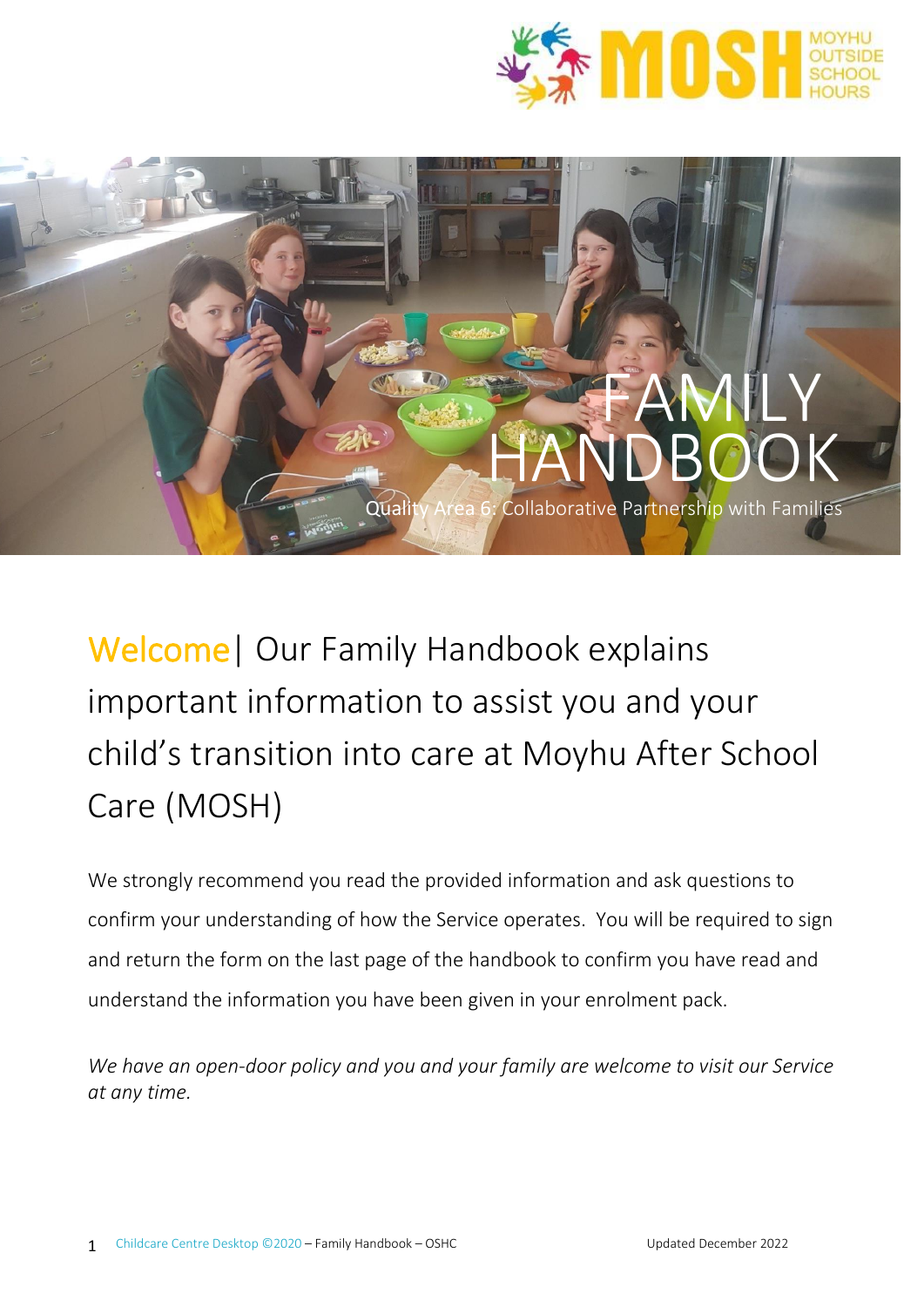

# STATEMENT OF PHILOSOPHY

At Moyhu Primary School Outside School Hours Care (MOSH) we provide a quality program for all children in an enjoyable and relaxed environment, where the importance of play is valued in the development of children. Through play, children learn to respectfully engage with the world and the people around them. This provides opportunities for children to develop in the areas of risk-taking, resilience, friendship, selfworth and a sense of social conscience. MOSH is committed to ensuring that our school-aged children are cared for in a welcoming, happy, stimulating, safe environment that is sensitive to cultural diversity and inclusive of all families.

We underpin the values and vision of Moyhu Primary School, which are

#### SCHOOL VALUES

- We are learners
- We are respectful
- We are safe

#### SCHOOL VISION

Moyhu Primary School's vision is to "aim to provide a welcoming community, which values learning through shared responsibility. We seek to develop a learning environment in which we nurture confident, creative, caring and resilient individuals who aspire to be the best they can be."

Our philosophy aims to

- Include and welcome children from diverse backgrounds and with special needs. Australia's Aboriginal and Torres Strait Islander cultures are acknowledged, respected and valued.
- Provide appropriate programs based on the development and interests of primary aged children and their individual needs.
- Provide relaxed social learning environments.
- MOSH believes its role is recreational play based. Whilst we underpin and enhance education, it is the schools role to formally educate children.
- Promote warm and friendly relationships between staff, parents and children while ensuring that they respect other children, staff and the school.
- MOSH management values a collaborative approach to service provision, consulting with educators, children, families and the community on relevant matters
- Ensure the program complements and enhances the school's activities and is consistent with Moyhu Primary School's philosophy and values.
- MOSH promotes our children's health and safety by implementing both physical activity and healthy eating, as well as ensuring the safety of all children during all aspects of the program.
- Follow Moyhu Primary Schools Child Safe Policies and Statement of Values and School Philosophy (These can all be found on the school website [http://moyhups.vic.edu.au/.](http://moyhups.vic.edu.au/))

*Our Statement of Philosophy is developed with reference to our service's Quality Improvement Plan, the Australian Children's Education & Care Quality Authority (ACECQA) including the National Quality Framework and the Early Childhood Australia's Code of Ethics. We also refer to My Time, Our Place – promoting collaborative Partnerships between School Age Care services and schools.*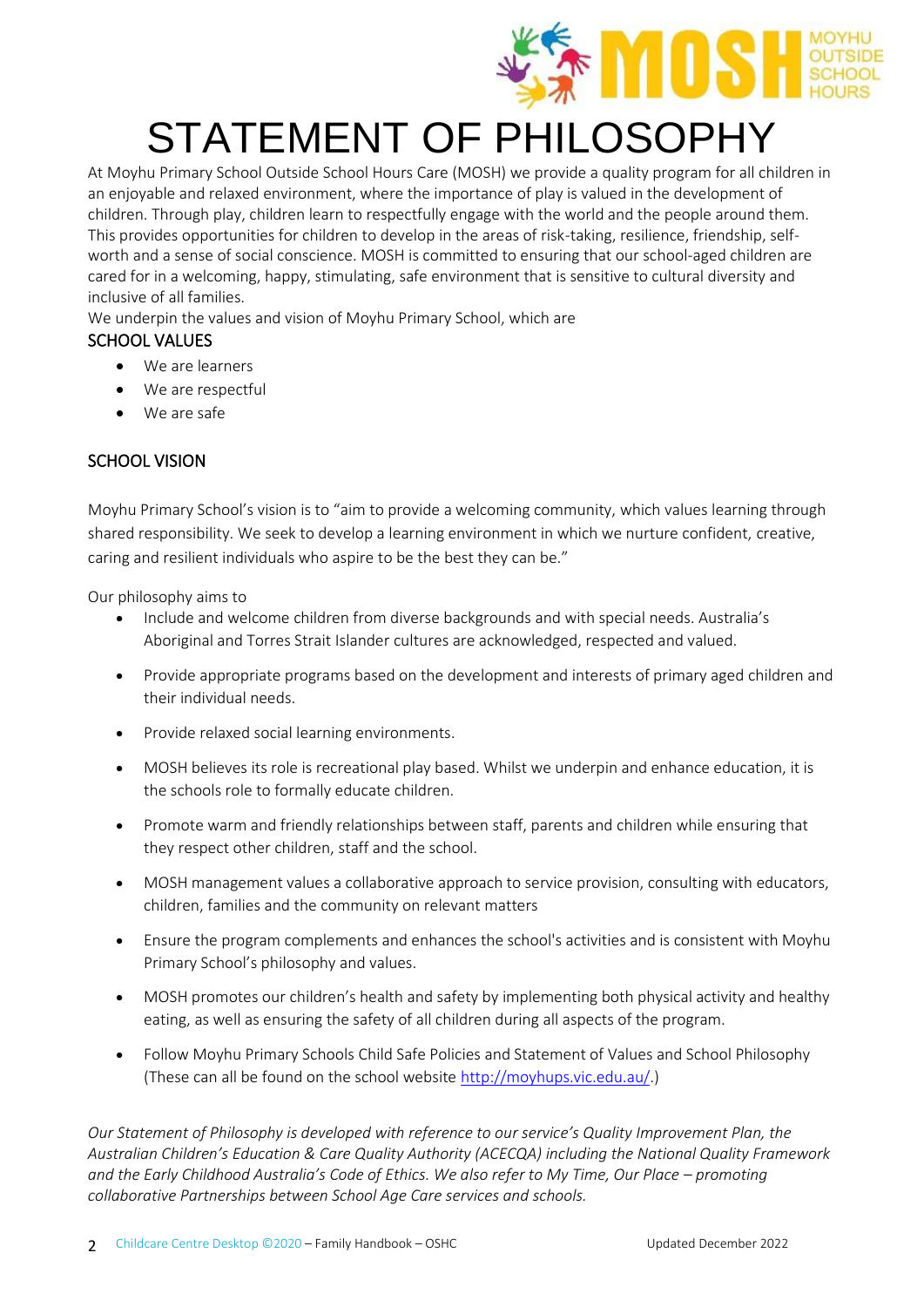

### **Contents**

| <b>CONTENTS</b>                                                                           |                |                                                                |           |  |
|-------------------------------------------------------------------------------------------|----------------|----------------------------------------------------------------|-----------|--|
| Service Information<br>Service Type<br><b>Contact Information</b><br>Management Structure | $\overline{2}$ | <b>Waiting list</b>                                            | 15        |  |
|                                                                                           |                | <b>Policies and Procedures</b><br><b>Parent Participation</b>  | 16        |  |
| Our Commitment to Child Safety<br>Code of Conduct<br>Our educators and staff              | $3 - 4$        | Technology/ Mobile Phones<br>Homework                          | $17 - 18$ |  |
| <b>National Quality Framework</b><br><b>Regulatory Authorities</b>                        | 4              | <b>Behaviour Guidance</b><br><b>Physical Play</b><br>Wellbeing | 19-20     |  |
| <b>Educator to child ratios</b><br><b>Educational Program</b>                             | 5              | Family involvement<br>Community information                    | 21        |  |
| My Time Our Place                                                                         | 6              | <b>Health and Hygiene</b>                                      | 22        |  |
| Goals for your child                                                                      | 7              | <b>Infectious Diseases</b>                                     | 24        |  |
| Documentation of learning<br>Communication                                                | 8              | Medication                                                     | 25        |  |
| <b>Enrolment Information</b>                                                              | $9 - 11$       | Incident, injury, illness                                      | 26        |  |
| Fees, rebates and attendance                                                              | 12             | Safety in our Service                                          | 27        |  |
| Child Care Subsidy                                                                        | 13             | <b>Privacy and Confidentiality</b>                             | 28        |  |
| <b>Complying Written Agreement</b><br>Absences                                            | 13             |                                                                |           |  |
| <b>Financial Support</b><br>Permanent / Casual Bookings                                   | 14             |                                                                |           |  |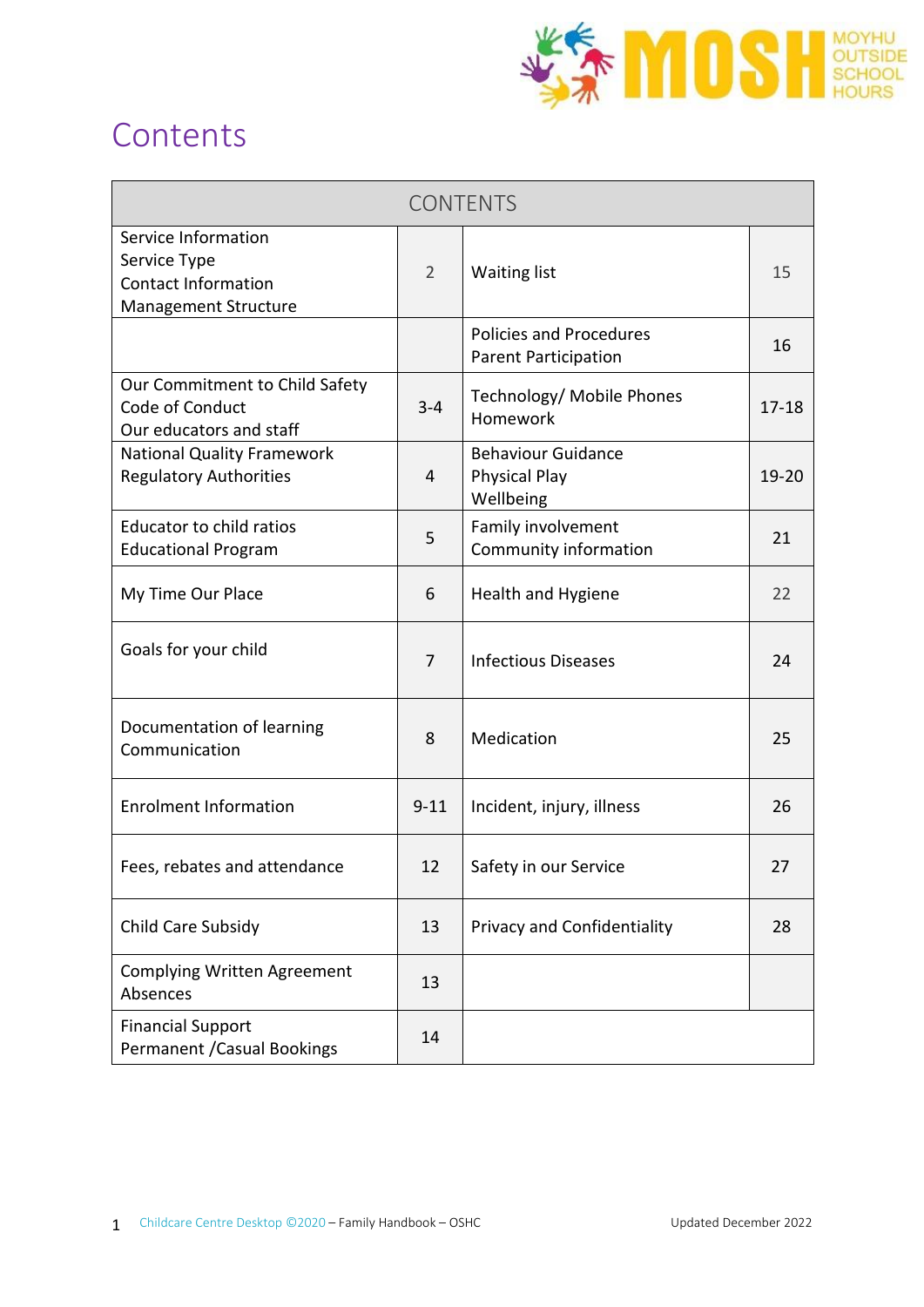

### Service Information

Our Service caters to primary aged children (5 to 12 years). We are open Monday to Thursday for After School Care 3.30pm to 6.00pm. Our office hours are 8:30am to 6.00pm (during the school term). We do not currently offer Vacation Care during the school holidays; Our Service is closed on Victorian public holidays.

## Service Type

The Moyhu Primary School After School Care Service is currently operated by our Moyhu Primary School Council and financially supported through grants received by both Moyhu Primary School and Myrrhee School.

### Contact Information

Phone: 03 5727 9298 Email: moyhu.ps@education.vic.gov.au Website: http://moyhups.vic.edu.au/

### Management Structure

Approved Provider: Moyhu Primary School Council Nominated Supervisor: Rick Martin Director: Rick Martin on behalf of Moyhu Primary School Council Educational Leader: Rick Martin Educator and Responsible Person: Shelley Clarkson Administration Support: Renee Fraser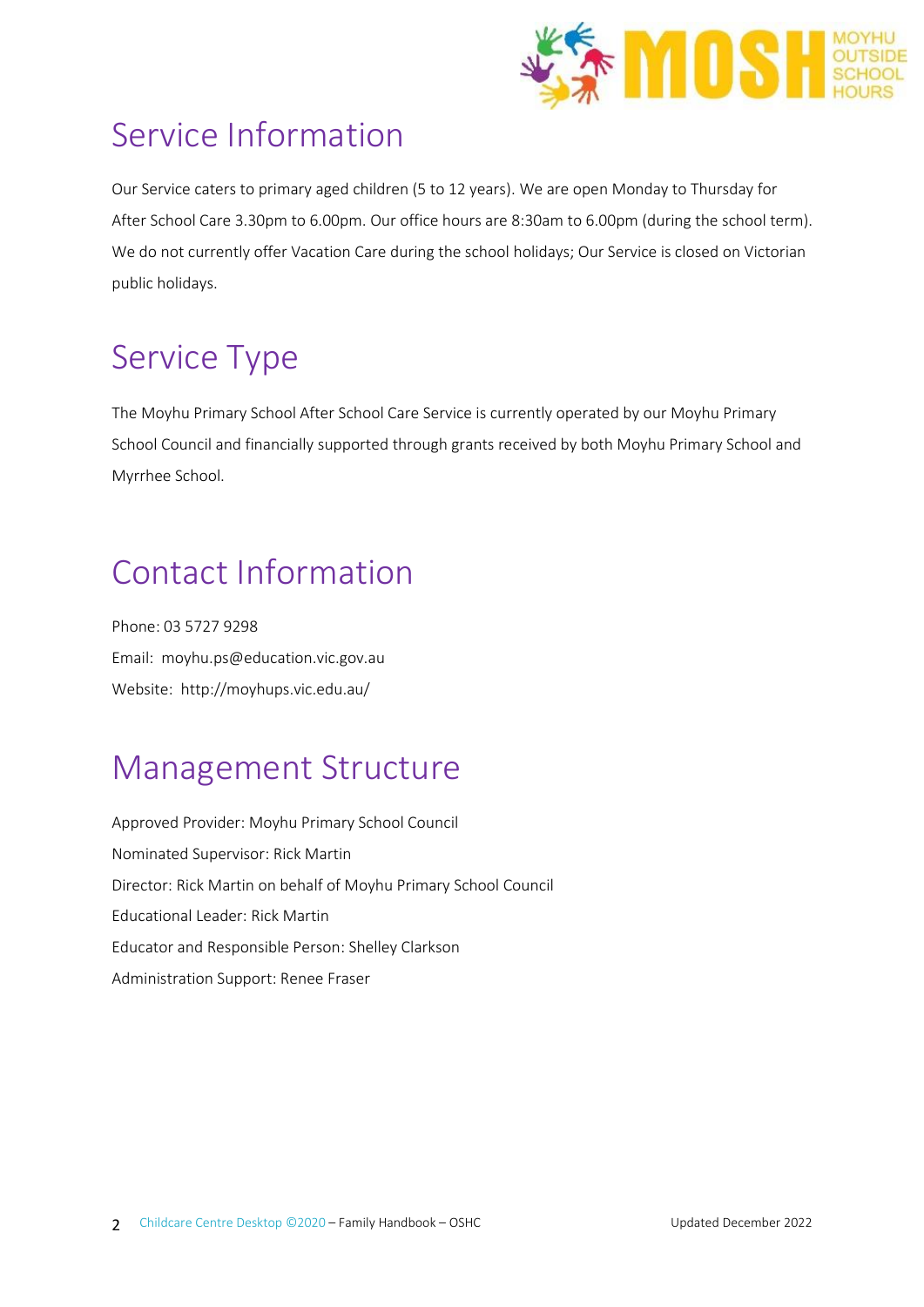

### Our Commitment to Child Safety

Our Service is committed to ensuring the safety and wellbeing of children is maintained at all times whilst being educated and cared for by educators and staff at Moyhu Primary School Outside Hours Care Service (MOSH) We promote a child safe environment that minimises the risk to all children in our care from all types of abuse, harm and neglect. We understand our responsibilities and statutory duty of care to comply with both the Child Safe Standards and the Reportable Conduct Scheme to build our capacity as an organisation to prevent and respond to allegations of child abuse.

Our staff carry out their responsibilities as mandatory reporters as required by law under the Children and Young Persons (Care and Protection Act 1998) and maintain up to date with knowledge of child protection law.

Our staff are recruited through a robust screening process to ensure they display the right personal qualities and experiences to provide high quality supervision and care to child in addition to holding a validated Working With Children Checks.

We have a zero tolerance for inappropriate behaviour towards children and any breach of child protection law. Any allegation or concern will be responded to promptly by management. We request that you contact our Nominated Supervisor if you have any concerns. This can be done through Moyhu Primary on 03 5727 9298 or via email at moyhu.ps@education.vic.gov.au.

## Code of Conduct

The Code of Conduct establishes the standards for all employees of our Service. Employees are committed to adhere to the ethical responsibilities of early childhood professionals outlined in the Early Childhood Australia's Code of Ethics. The values that underpin our work ethic include equality, respect, integrity and responsibility.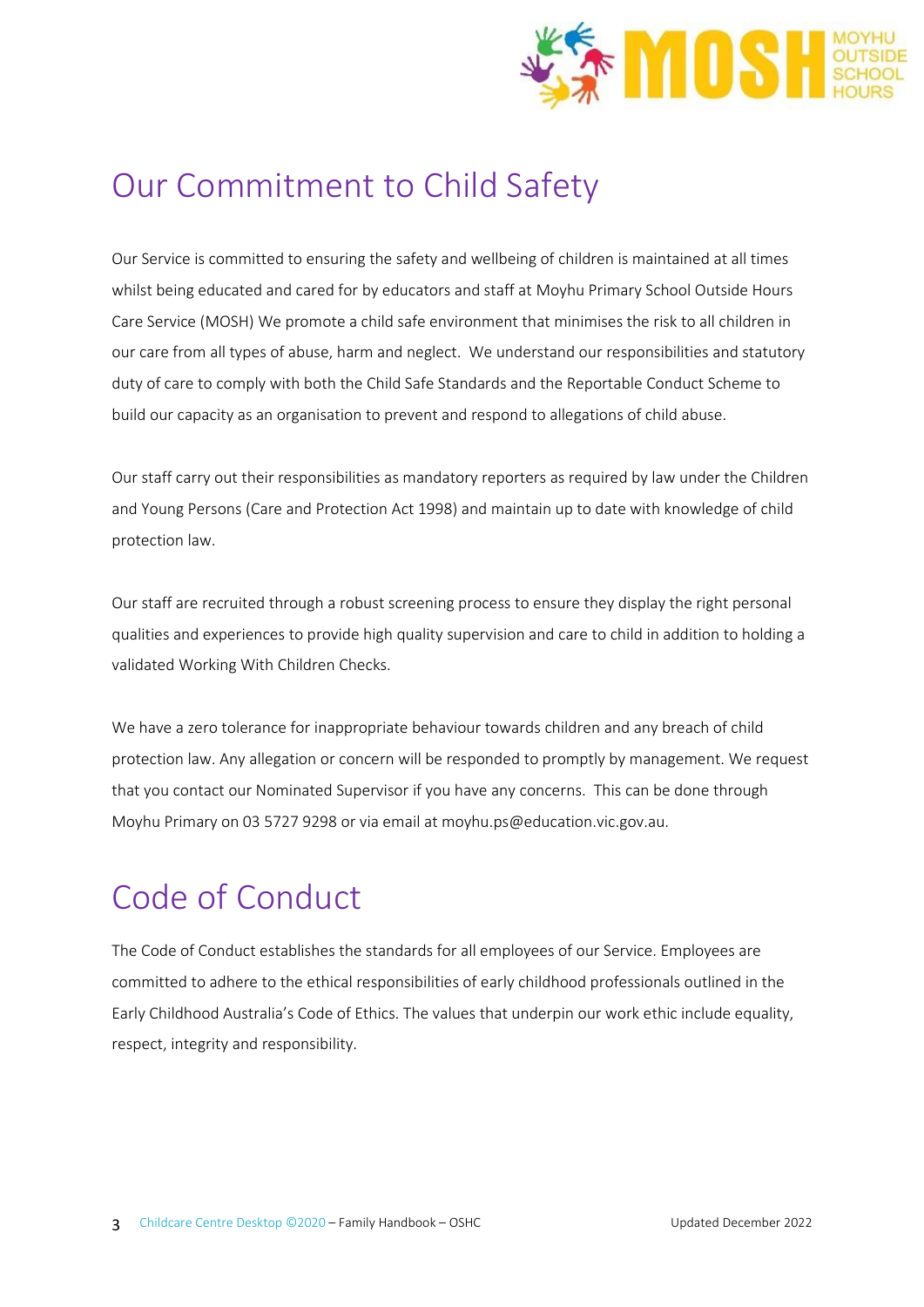

### Our educators and staff

Our Service is made up of a team of high-quality professional educators that are committed to and passionate about school aged care. Our staff promote the human rights, safety and wellbeing of all children and consider and respect the diverse backgrounds and needs of children. We create an environment that promotes and enables children's participation and is welcoming, culturally safe and inclusive for all children and their families.

All staff hold valid Working with Children Checks/Cards and all Responsible Persons (placed in charge of the day-to-day running of the service) have current ACECQA approved First Aid, Emergency Asthma and Anaphylaxis qualifications.

Our educators take into account children's learning styles, abilities, interests, linguistic and cultural diversity and family circumstances when planning and implementing learning programs. We support and respect the history and backgrounds of Aboriginal and Torres Strait Islander people and aim to foster each child's sense of identity.

All staff are encouraged and supported to attend professional training and development to further their knowledge and skills. For further details on the qualifications of the educators, please see our Nominated Supervisor.

## National Quality Framework

Our Service complies with the Australian Government's National Quality Framework (NQF) which consists of the legislative framework of the Education and Care Services National Law and National Regulations, the National Quality Standard and a rigorous assessment and rating system. Our educational program and curriculum are based on the School Aged Care Learning Framework-*My Time, Our Place*.

We regularly self-assess our practices against the National Quality Standard and strive for continuous improvement through our Quality Improvement Plan (QIP). The QIP assists our service to identify quality aspects of care we are already providing and assists in developing future goals for further improvement. Families are welcome to provide feedback and suggestions for improvement. Additional information about the NQF can be found at ACECQA/ngf/about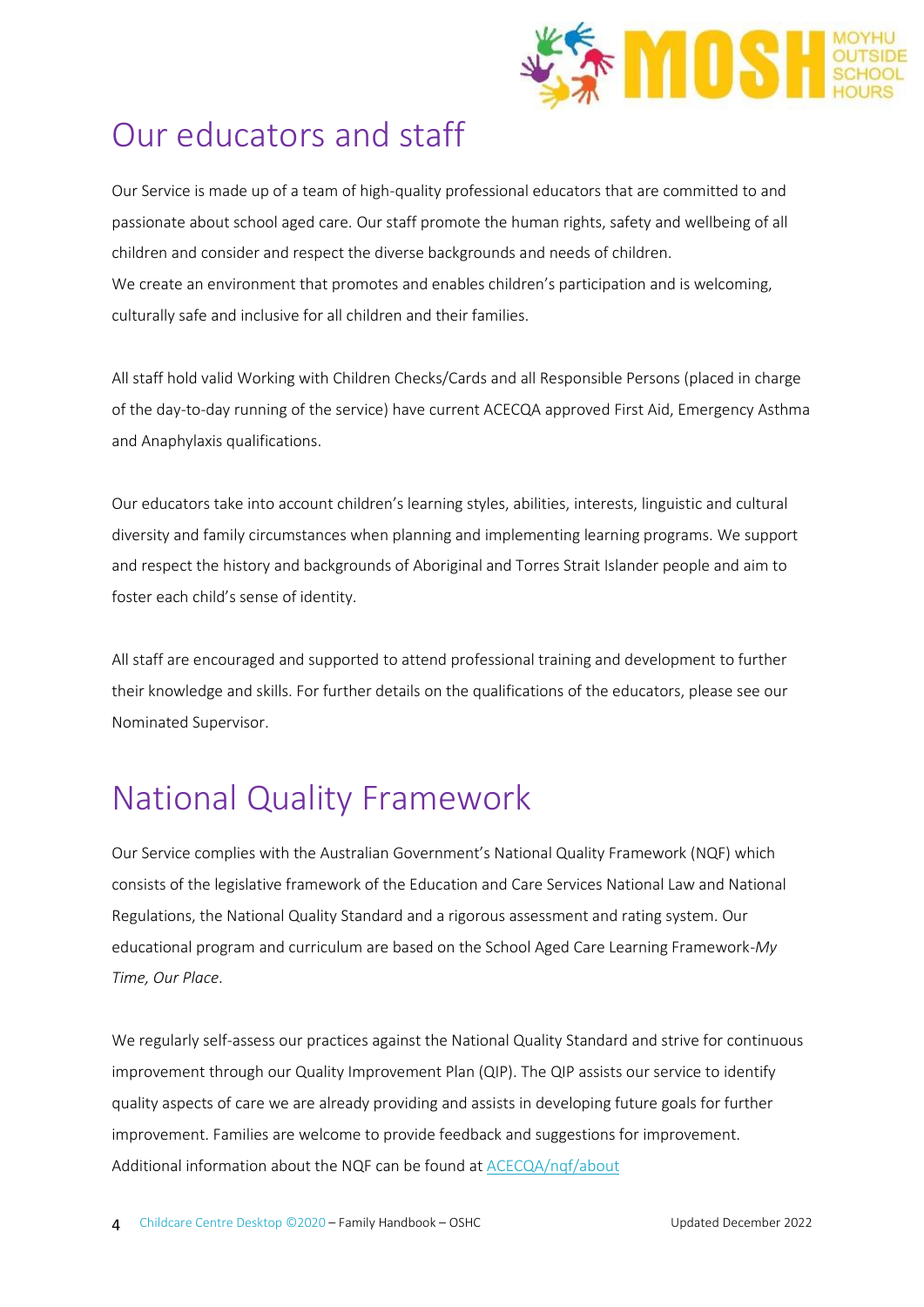

## Regulatory Authorities

Our Service is regulated by the national body for early education and care – the Australian Children's Education and Care Quality Authority (ACECQA) as well as the state licensing department in Victoria. To contact our Regulatory Authority, please refer to the contact details below:

#### VICTORIA

Quality Assessment and Regulation Division GPO Box 4367 Melbourne, Vic 3001 1300 307 415 Email[: licensed.childrens.services@education.vic.gov.au](mailto:licensed.childrens.services@education.vic.gov.au)

HUME AREA 150 Bridge Street East Benalla Vic 3671 (PO Box 403 Benalla Vic 3671) (03) 5771 4471 email: [hume.qar@education.vic.gov.au](mailto:hume.qar@education.vic.gov.au)

## Staff/child ratios

We comply with the National Regulations for educator to child ratios across our Service to ensure adequate supervision is provided for all children.

| At the Service:                  | 1:15 |
|----------------------------------|------|
| Excursions:                      | 1.8  |
| Swimming/water-based activities: | 1.5  |

### Educational Program

We provide a range of both structured and non-structured play-based learning experiences that are designed to be stimulating, challenging, inclusive and meet the needs and interests of all children attending our Service. The development of our program is informed through ongoing observations, evaluations and collaboration between educators, children, families and relevant stakeholders.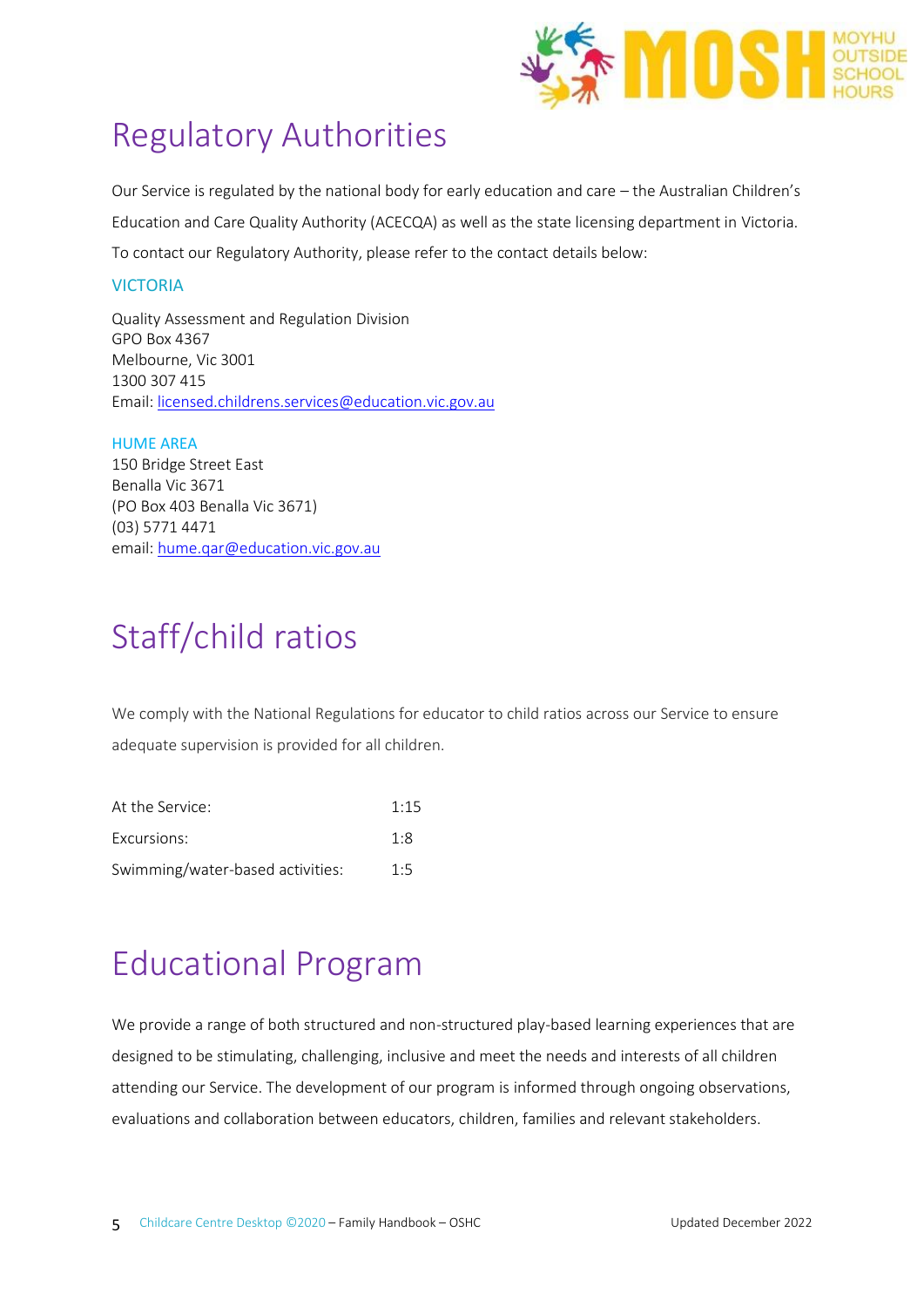

Our Service's curriculum follows the *My Time, Our Place* Framework for School Age Care in Australia as per our programming policy.

The Framework has been designed for use by school age care educators working in partnership with children, their families and the community, including schools. It represents Australia's first national framework for school age care to be used by school age care educators and aims to extend and enrich children's wellbeing and development in school age care settings.

Educators guided by the Framework will reinforce in their daily practice the principles laid out in the United Nations Convention on the Rights of the Child (the Convention). The Convention states that all children have the right to relax and play, and to join in a wide range of cultural, artistic and other recreational activities. The Convention also recognises children's rights to be active participants in all matters affecting their lives and respects their family, cultural and other identities and languages.

The Framework acknowledges the importance of play and leisure in children's learning and development and that their learning is not limited to any particular time or place. Developing life skills and a sense of enjoyment are emphasised. The Framework recognises the importance of social and emotional development and communication in learning through play and leisure, and it forms the foundation for ensuring that children in all school age care settings engage in quality experiences for rich learning, personal development and citizenship opportunities. (My Time, Our Place. p.4)

### My Time, Our Place

Fundamental to the Framework is a view of children's lives as characterised by belonging, being and becoming. From before birth children are connected to family, community, culture and place. Their earliest development and learning take place through these relationships, particularly within families, who are children's first and most influential educators. As children participate in everyday life, they develop interests and construct their own identities and understandings of the world.

#### BELONGING

Experiencing *belonging* – knowing where and with whom you belong – is integral to human existence. Children belong first to a family, a cultural group, a neighbourhood and a wider community. Belonging acknowledges children's interdependence with others and the basis of relationships in defining identities. In early childhood, and throughout life, relationships are crucial to a sense of belonging. Belonging is central to being and becoming in that it shapes who children are and who they can become.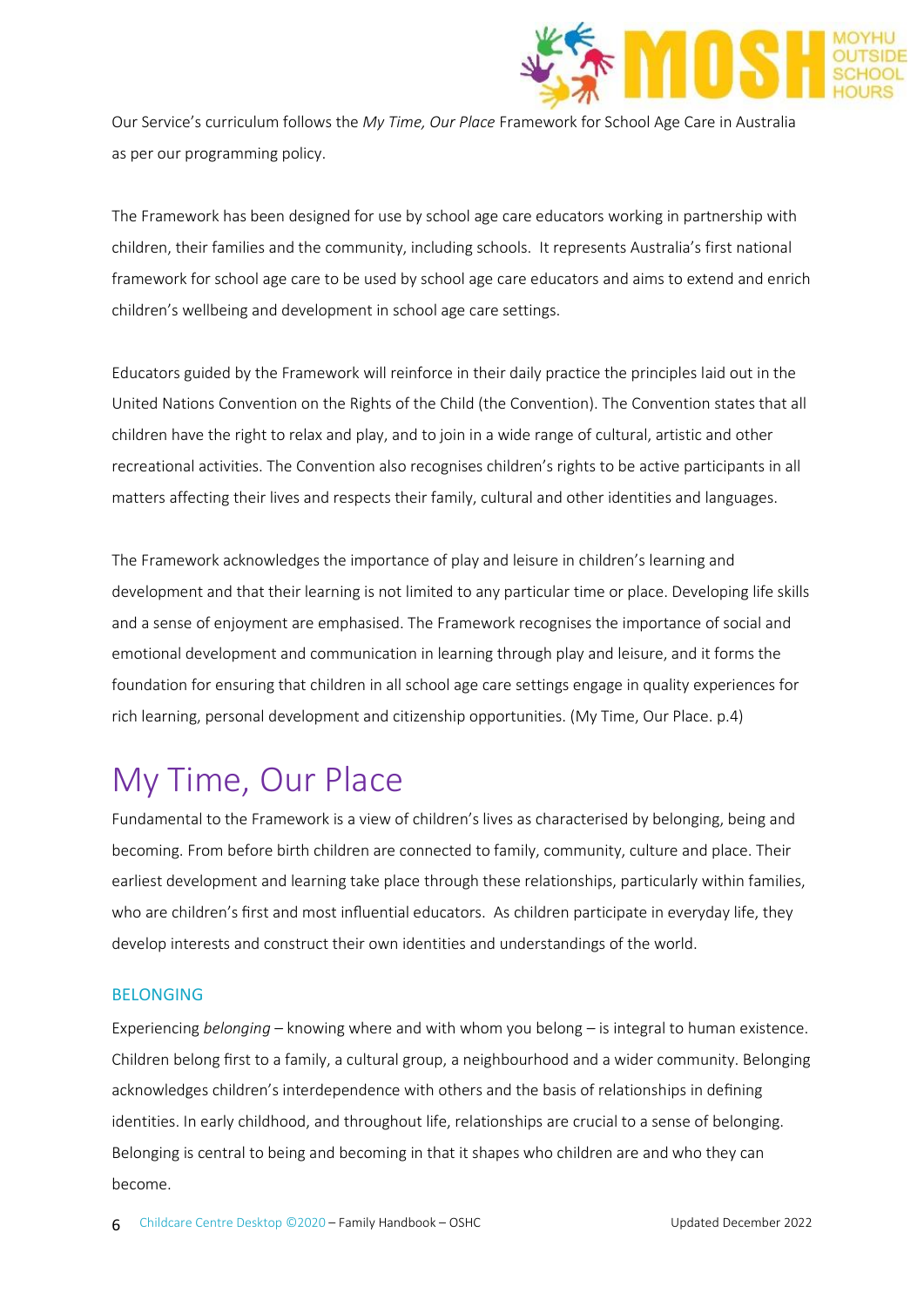

#### BEING

Childhood is a time to be, to seek and make meaning of the world. Being recognises the significance of the here and now in children's lives. It is about the present and them knowing themselves, building and maintaining relationships with others, engaging with life's joys and complexities, and meeting challenges in everyday life.

#### BECOMING

Children's identities, knowledge, understandings, capacities, skills and relationships change during childhood. They are shaped by many different events and circumstances. Becoming reflects this process of rapid and significant change that occurs as children learn and grow. It emphasises learning to participate fully and actively in society.

### Goals for your child at our Service

#### *Children in school age care settings are challenged to be curious about what is of interest to them while at the same time developing self-identity and social competencies.* (adapted from Stig Lund, Danish National Federation of Early Childhood Teachers and Youth Educators and Nordic Teachers Council)

In school age care settings educators collaborate with children to provide play and leisure opportunities that are meaningful to children and support their wellbeing, learning and development. School age care settings pay attention to the needs and interests of individual children within a context that promotes collaboration and active citizenship. Children in school age care settings have choice and control over their learning as they collaborate with educators to extend their life skills and develop dispositions towards citizenship. (My Time, Our Place, Framework for School Age Care. p.6, 2011.).

We will create a range of short and long-term goals for your child that we will program to and observe on which will be based on the 5 outcomes outlined in the Framework for School Age Care-*My Time, Our Place*. These include:

Outcome 1: Children have a strong sense of identity Outcome 2: Children are connected with and contribute to their world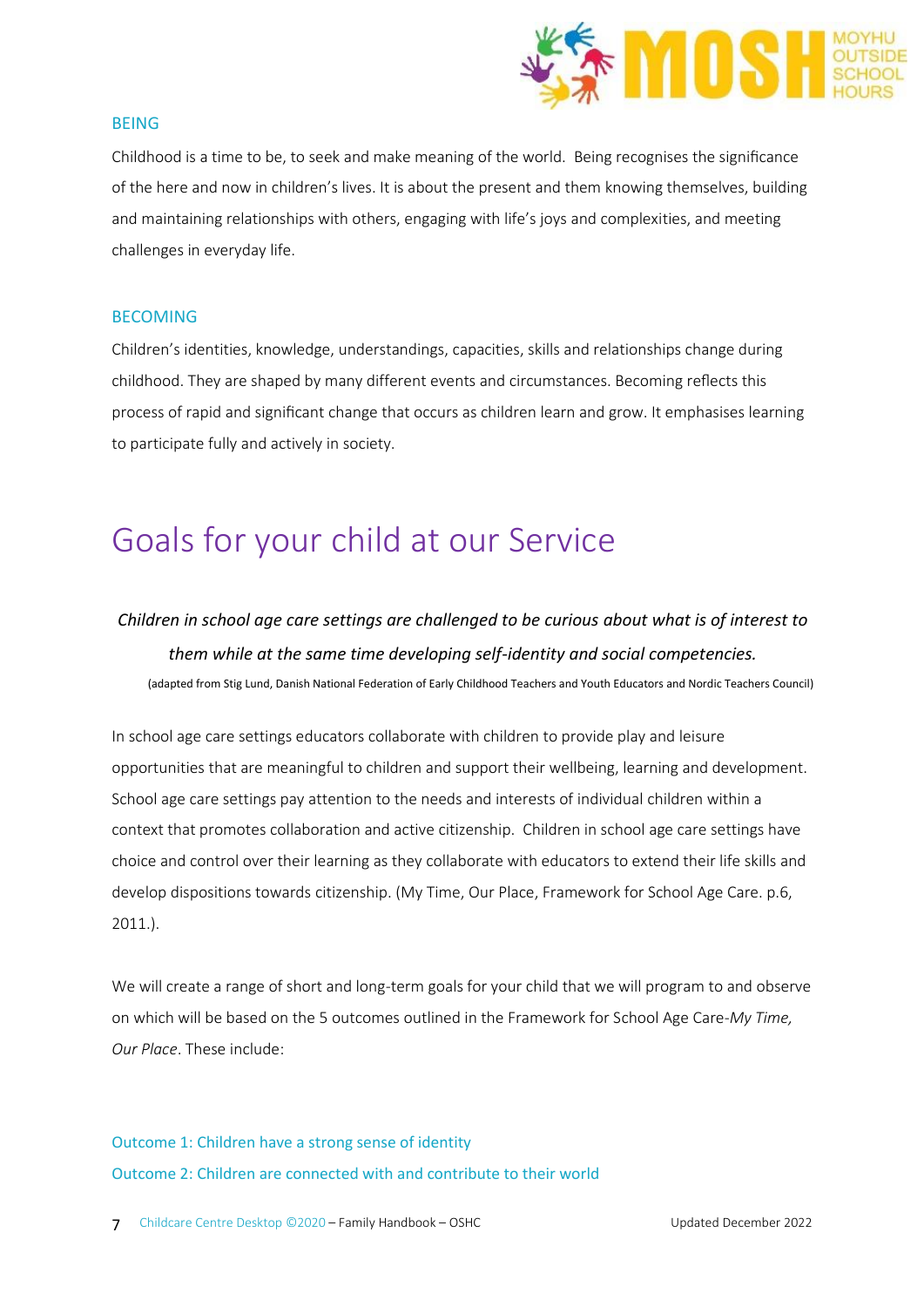

Outcome 3: Children have a strong sense of wellbeing Outcome 4: Children are confident and involved learners Outcome 5: Children are effective communicators

We strongly encourage communication between families and educators to ensure continuity in what we are delivering to your child and acknowledge that the role of the educator is to work in partnership with families; children's first and most influential educators.

### Documentation of Children's Learning

Children's learning may be documented in a variety of ways to assist with ongoing reflection, evaluation and assessment of their strengths, interests, behaviours and relationships. Documentation may include:

- child's profile
- goals from families and educators
- observations
- objectives for further development
- work samples
- checklists

The individual child's documentation is maintained and used as a direct tool for critical reflection, evaluation and future planning within the Service's program. This makes the program reflect the value of individuality and is not to be used as a means of comparison between peers or stereotypes. You will be given your child's documentation/portfolio at the end of the school year or as they finish at the Service. This documentation will be used in parent/educator meetings throughout the year and is always available for you to review at your convenience.

### Communication

We work in partnership with you and your family. We support and encourage communication with your child's educators about your child's unique needs and their general enjoyment of their day at our Service. Everybody has a preferred time and method of communication. Sometimes, mornings and afternoons can be a little rushed, and not the best time to discuss your child's day and enjoyment at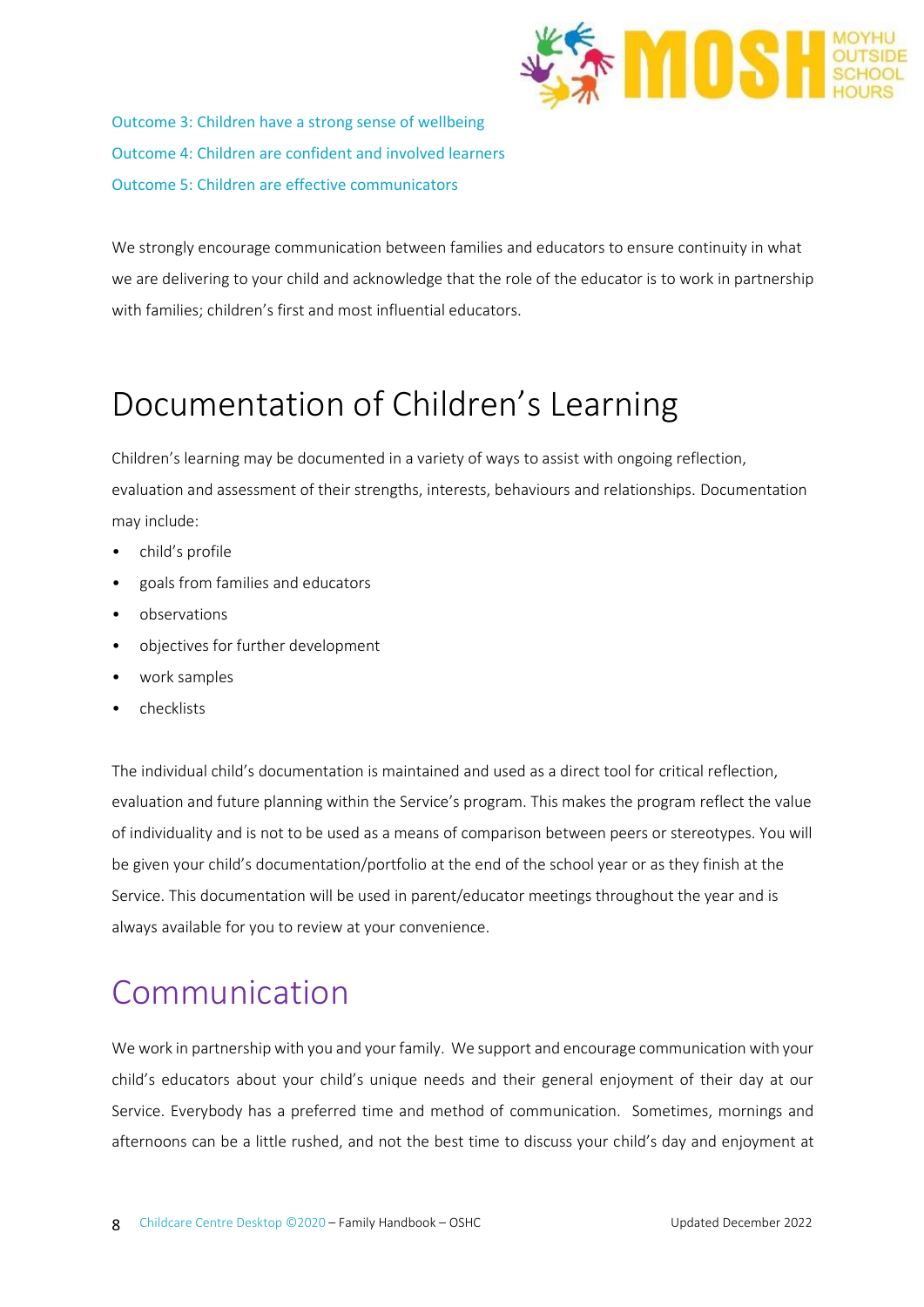

the service. You are encouraged to talk to our Nominated Supervisor to arrange to meet your child's educator at a mutually convenient time.

We have many types of communication we use for families, including:

- o Phone calls
- o Emails
- o Face to face

### Enrolment Information

Prior to your child commencing at our Service, you'll be required to complete an enrolment form and provide documentation.

#### Enrolment Form

If you require assistance completing the enrolment form, please contact our Nominated Supervisor or the Business Manager at Moyhu Primary School or Myrrhee School for assistance.

We will require a copy of your child's birth certificate and immunisation history statement from the Australian Immunisation Register.

Please note, the names written on the enrolment form must match the names on your child's birth certificate to meet legal requirements. Enrolment Records will be required to be updated annually or whenever your circumstances change.

#### Family law and access

Our Service will uphold any responsibilities or obligations in relation to Family Law and access to the service. We require certified copies of any court order, parenting orders or parenting plans, relating to your child and request that if situations change, a copy of the Court Order is provided to our Service. We will only allow children to leave the Service with the written permission of the custodial parent/guardian. Without a Court Order we cannot stop a parent collecting a child. All documentation relating to custody and access are held and maintained securely in accordance to our *Record Keeping and Retention Policy.*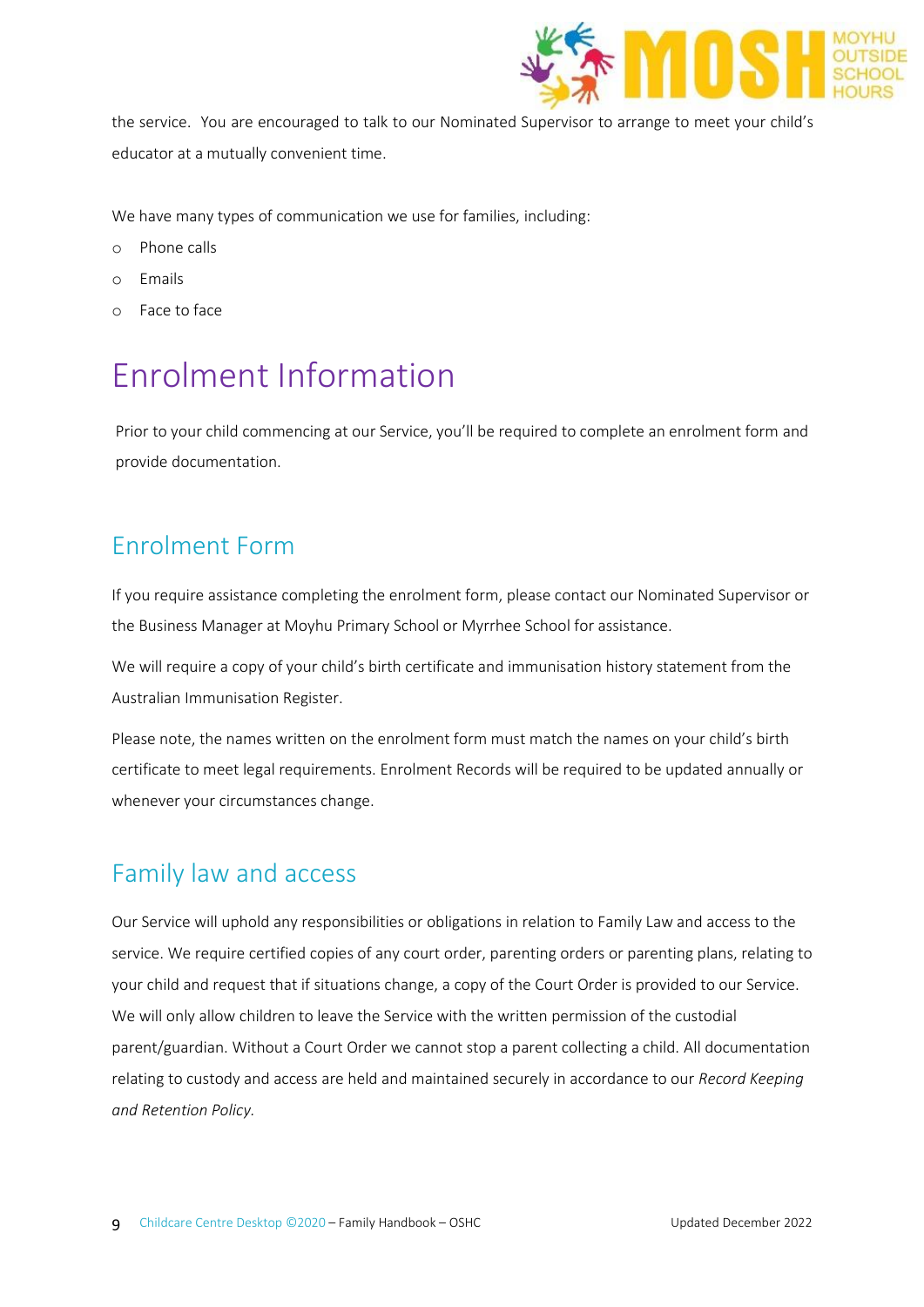

### Authorised Nominees

You will be requested to provide information about authorised nominees on your child's enrolment form. These are persons that you provide permission to:

- collect your child from the Service
- provide consent for medical treatment for your child from a medical practitioner, hospital or ambulance service
- provide consent for the transportation of your child by an ambulance service
- provide consent to go on an excursion.

Please understand that it is essential we have up-to-date information on your child's enrolment record in case of an emergency. It is important that you notify the Nominated Supervisor (or Responsible Person) of any changes to enrolment information including:

- your residential address
- health of your child
- telephone/mobile numbers
- contact details for any parent or authorised nominee
- family changes (parenting orders)
- emergency contact information details etc.

#### Authorisations

The enrolment form will include additional authorisations for our Service to seek medical treatment and emergency transportation for your child if required. Authorisations will also be requested for permission to administer emergency medication to your child in the case of an asthma or anaphylaxis emergency (Ventolin or Epi-pen), permission to access medical treatment and transport in case of an emergency.

### Photographs, social media, promotion

As part of the enrolment process, we will also ask for your permission to take photographs and video of your child during normal activities and excursions for sharing with our parent community through social media and/or to promote our Service to the community through marketing and promotional materials. Photographs and video may also be used as part of our observation and programming process.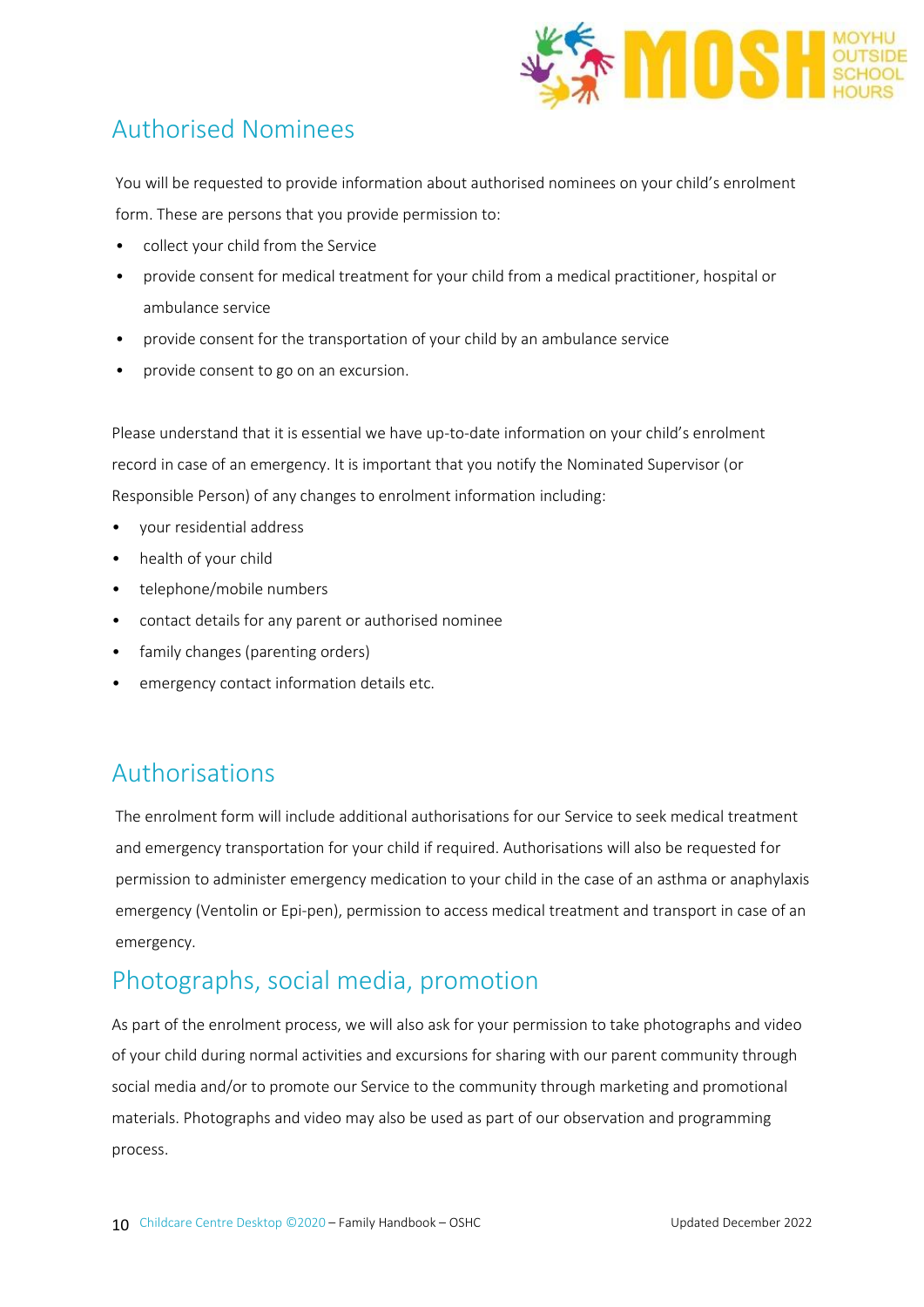

#### Medical conditions- Allergies, Asthma, Diabetes or Epilepsy

It is vital that we are aware of any medical condition including diabetes, epilepsy, allergies, eczema, asthma, risks of anaphylaxis of your child including any potential triggers. Families are required to indicate any allergy or asthma on the enrolment form.

Our Service requires a Medical Management Plan or Asthma/Anaphylaxis Action Plan to be completed by your General Practitioner to assist in managing your child's needs. This needs to be provided prior to your child's commencement at the Service. In consultation with the Nominated Supervisor, you will be asked to develop a Risk Minimisation Plan and Communication Plan to assist our educators and staff. Any prescribed medication that your child may require must be provided each day they attend our Service.

To ensure the safety and wellbeing of your child, please update your child's Medical Management Plan/ Action Plan every 12-18 months or whenever a change in their medication or treatment occurs. (Australasian Society of Clinical Immunology and Allergy) (ASCIA).

#### Diagnosed disability or additional needs

If your child has a diagnosed disability or learning, behavioural or other diagnosed difficulty, please speak to our Nominated Supervisor prior to enrolment.

We provide a supportive and inclusive environment that allows each child to fully participate in quality education and care. We aim to develop and sustain supportive relationships with families and encourage discussions about how we can support your child to have equitable access to resources and participation. If your child has a National Disability Insurance Scheme (NDIS) package, we may need your consent to make contact with services and/or therapists who are working with your child to seek information regarding their learning plan to support continuity of learning.

Our Service may be able to apply for additional support through the [Inclusion Support Program \(SIP\)](https://www.education.gov.au/inclusion-support-program-isp) to assist your child's access.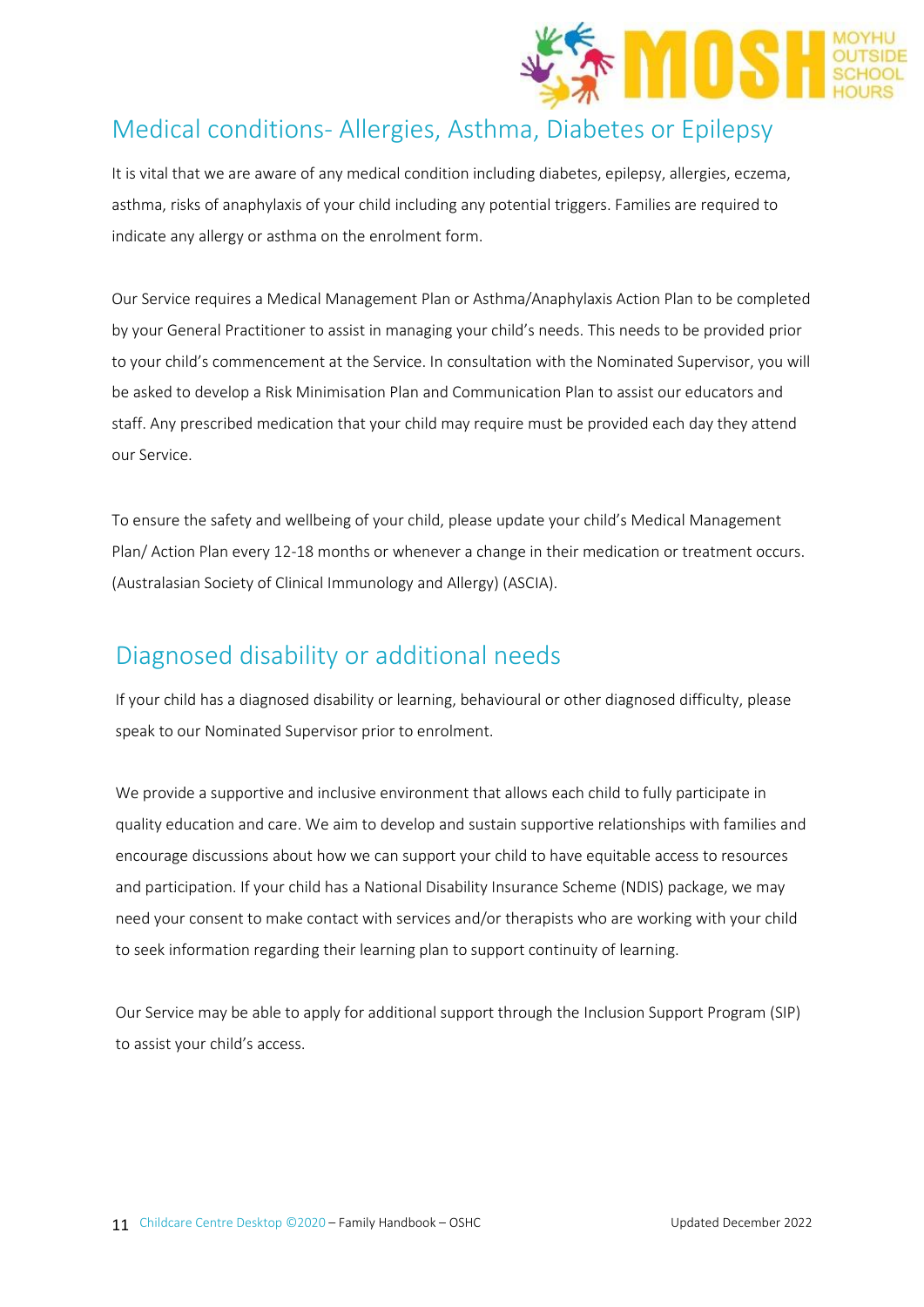

#### Transportation

Moyhu Primary School does not provide transportation for our service, however both Myrrhee School and Edi Upper Primary School both organise the transportation of their students to our service after school. There are policies in place for this and the signed authorisations for their students to travel on the buses to Moyhu Primary School to use MOSH.

The safety of children enrolled in our service is paramount and we take every reasonable precaution to protect children from any hazard that could cause injury or harm. We undertake comprehensive risk assessments and ensure supervision is adequate at all times. Educator to child ratios are strictly adhered to at all times.

For regular transportation, including transporting your child to and from school, written authorisation will be required once every 12 months unless circumstances change. Any other forms of transportation will require individual written authorisation.

### Excursions/Incursions

Being an after-school program and not offering Vacation Care, we do not plan excursions. However, if we do offer an incursion within the program, we will advise families, accordingly, ensure that safety is an essential part of the incursion and they are only undertaken after risk assessments have been conducted and risk management strategies implemented. While these activities enhance the program, they will be optional.

Written authorisation will be requested from parents prior to any activity and must be received by the Service before any child can participate in the incursion.

### Fees, rebates and attendance

#### Fees

Below is our full fee schedule, before Child Care Subsidy (CCS) has been applied. Permanent After School Care: \$12.00 per session Casual After School Care: \$12.00 per session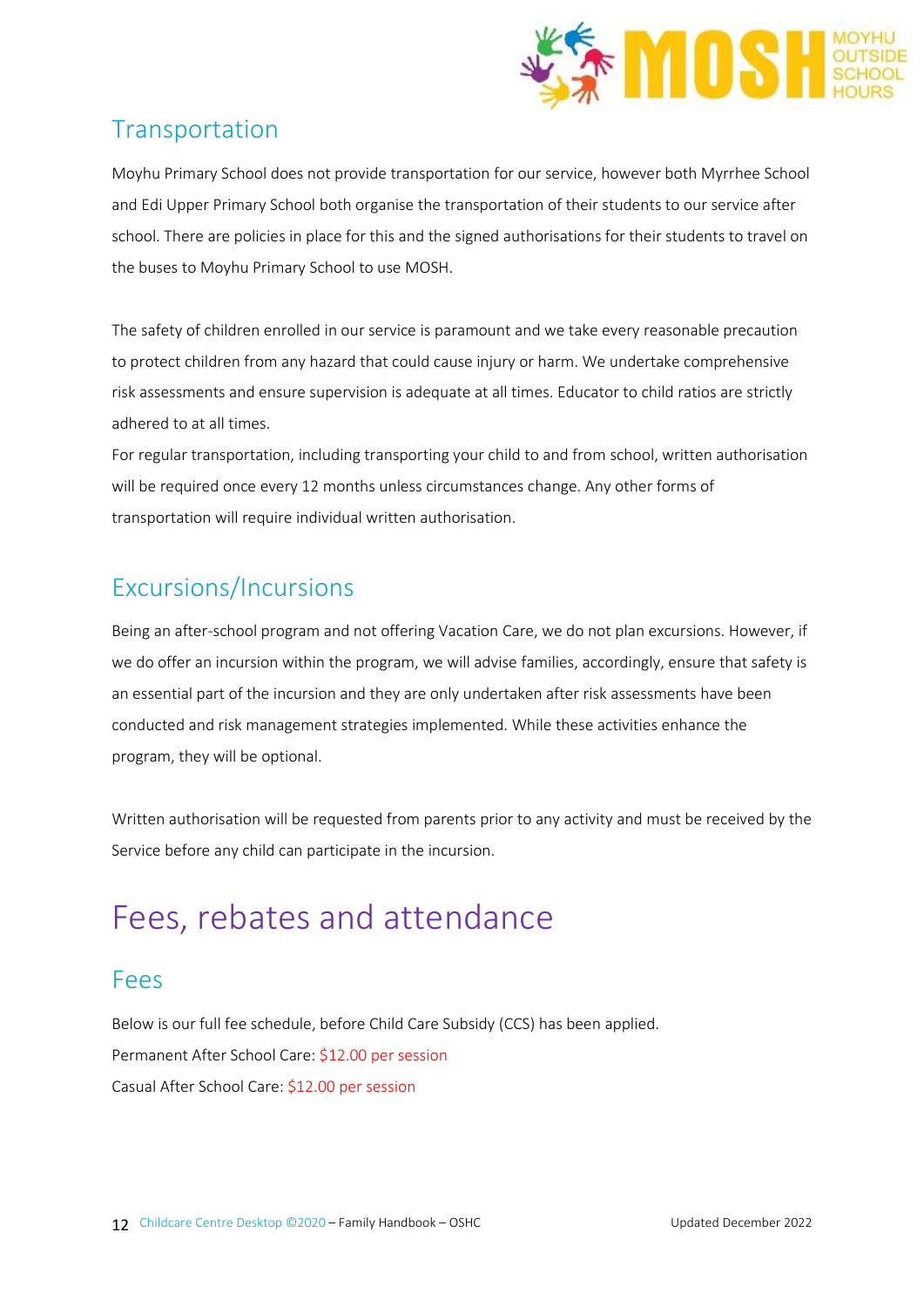

### Statement of fees and Payment method

Statement of fees are processed via our Services software, KidsXap. You will receive this via the email you have provided on your enrolment form. Payments need to be via direct debit to the school's account details which are provided on the invoice. Please check these statements to ensure all details are correct and accurate. If there is any discrepancy, please contact the Business Manager at Moyhu Primary School as soon as possible.

### Child Care Subsidy (CCS)

Child Care Subsidy offers assistance to families to help with the cost of child care aged 0-13 years. There are 3 factors that will determine a family's level of Child Care Subsidy, which include:

- [Combined annual family income](https://www.education.gov.au/child-care-subsidy-combined-annual-family-income)
- [Activity test](https://www.education.gov.au/child-care-subsidy-activity-test) the activity level of both parents
- [Service type](https://www.education.gov.au/child-care-subsidy-service-type) type of child care service and whether the child attends school

Families who wish to receive Child Care Subsidy as reduced fees must apply through the [myGov](https://my.gov.au/LoginServices/main/login?execution=e2s1) website. This includes completing the Child Care Subsidy activity test. Child Care Subsidy is paid directly to our Service to be passed on to families as a fee reduction. Families will contribute to their childcare fees and pay the difference between the fee charged by our Service and the subsidy amount received. This is called the '*gap fee'*.

On enrolment we will need the Customer Reference Number (CRN) of the person linked with the child, along with the child's CRN so we can confirm the attendance and ensure that you are receiving the appropriate subsidy.

### Complying Written Agreement (CWA)

A Complying Written Agreement (CWA) is an agreement between our Service and a parent or guardian to provide childcare in exchange for fees. The CWA includes information about your child's enrolment including your child's full name and date of birth, the date the arrangement is effective from, session details and details of the fees to be charged. Before Child Care Subsidy can be paid, you must approve the enrolment information within the CWA via th[e MyGov website.](https://www.servicesaustralia.gov.au/individuals/services/centrelink/child-care-subsidy/how-claim/confirm-enrolment)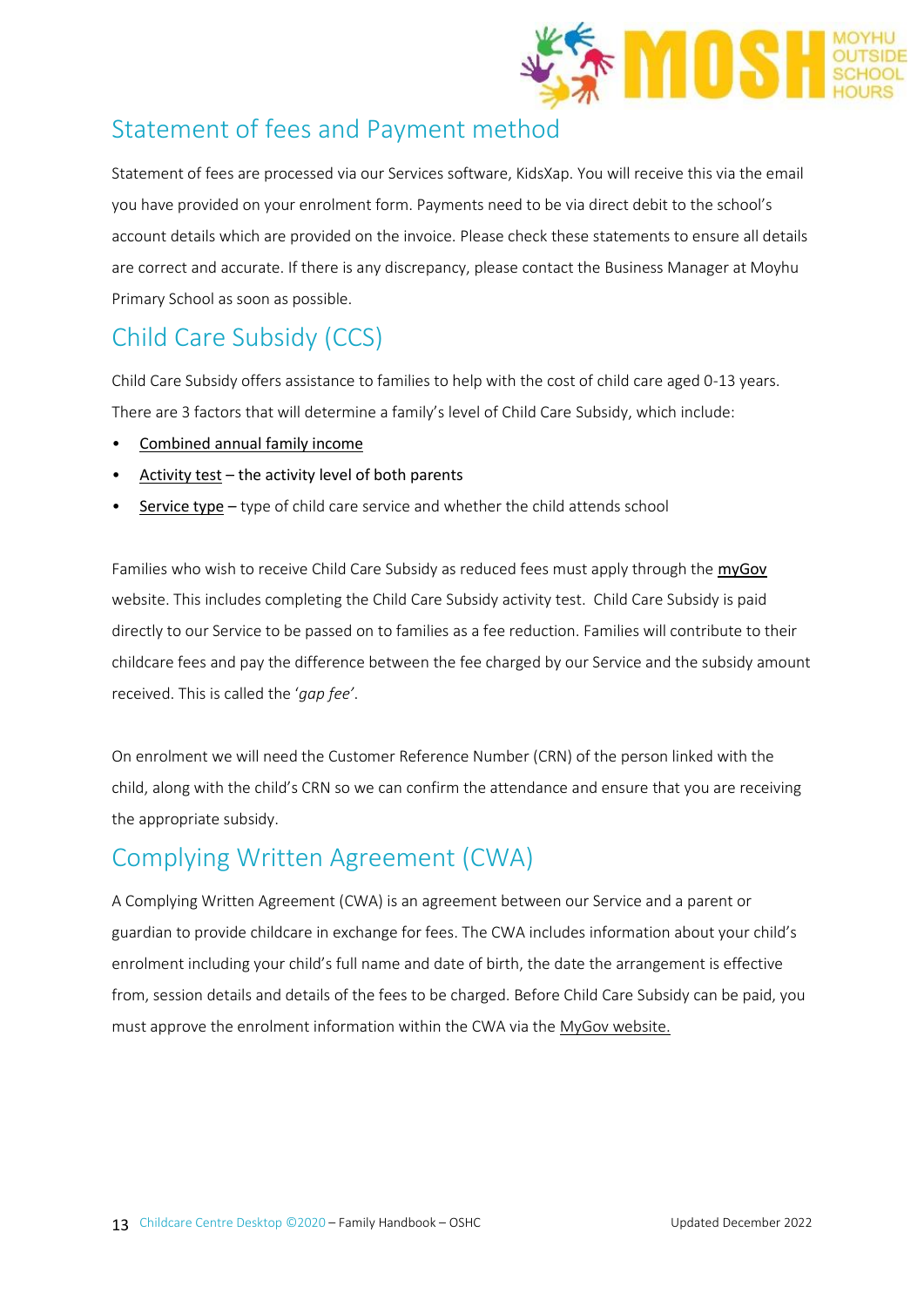

#### Allowable Absences

Parent/guardians must notify the Service by 12:00 pm if a child will be absent from an After-School care session. This is so that staff aren't searching the premises for a child that has been collected or was not at school. This also allows time to let the staff know if they are required to come in if there are no students at all booked for that evening.

We encourage families to notify the Service as soon as possible if your child will be absent for any day or session you have booked. It is recommended that absences are notified to the Service by email or by phoning Moyhu Primary School directly (preferable) on 03 5727 9298.

Child Care Subsidy will be paid for any absence from an approved child care service your child attends for up to 42 days per child per financial year. Additional absences beyond 42 days may be approved for specific reasons with supporting documentation. Please talk to us about additional absences.

You can access your child's absence record on your online statement by selecting **'**View Child Care Details and Payments**'** on your [Centrelink online account.](http://www.humanservices.gov.au/customer/subjects/self-service) You can also do this using the [Express plus](http://www.humanservices.gov.au/customer/services/express-plus-mobile-apps)  [Families mobile app](http://www.humanservices.gov.au/customer/services/express-plus-mobile-apps)

### Fees in arrears/ Financial Support

Please try to keep up to date with payments.

Moyhu Primary School Outside Hours Care Service reserves the right to suspend/withdraw your child's enrolment if your account is overdue after a period of four weeks.

If you are experiencing financial hardship, please speak to the Nominated Supervisor or Director. Additional Child Care Subsidy (ACCS) may be available to support your family. We may be able to organise a payment plan before your fees go into arrears.

### Permanent and Casual Bookings

Permanent bookings are an ongoing booking that:

• remains the same from one week to the next

Casual bookings are one off bookings that: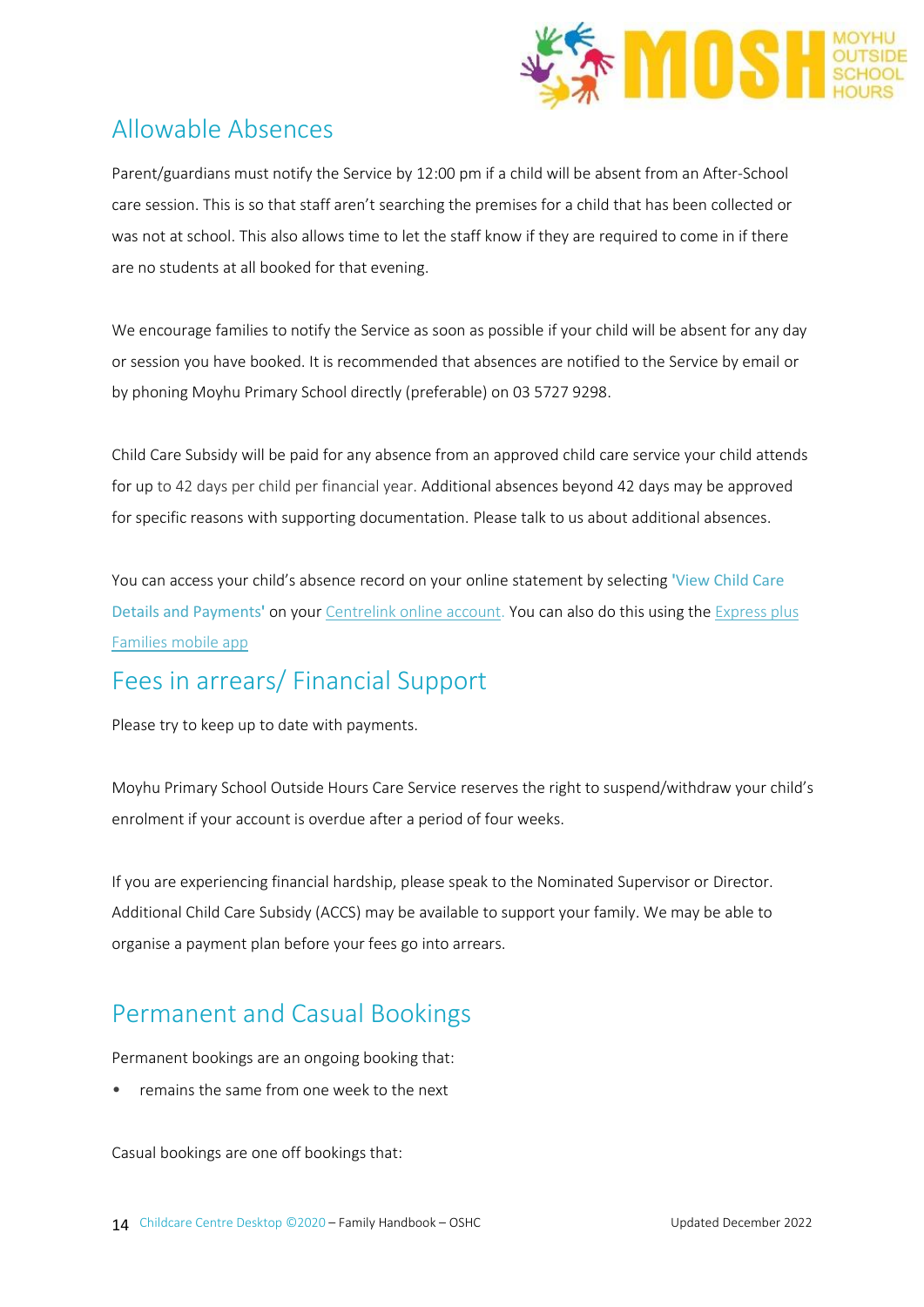

- can be booked at the last minute for emergency care. This is provided that we have vacancies. If there is no vacancy, we will put your child on a casual waiting list and will contact you if a vacancy becomes available
- are designed to support families taking on casual work and shift work
- can be cancelled at no cost, provided 24-hour notice via email is given

#### Waiting list

Casual waiting list: We will create a casual waiting list for casual bookings that have been requested for a session that we are at capacity. If positions become available, we will allocate them in order of application whilst adhering to recommendations of Priority of Access.

Permanent waiting list: If you would like to increase your child/ren's permanent sessions but there are no permanent vacancies, your child/ren will be placed on a waiting list until a position becomes available. Positions will be allocated in order of application, whilst adhering to our Priority of Access process.

#### Priority of Access

Our Service aims to assist families who are most in need and may prioritise filling vacancies with children who are:

- o at risk of serious abuse or neglect
- o a child of a sole parent who satisfies, or parents who both satisfy, the activity test through paid employment.

#### Industrial Action

Our Service will strive to meet parents needs for care during Industrial action/strike days/stop work meetings. On most occasions our Service will extend our hours to provide care however this will always be dependent on; the amount of notice given (of the industrial action) and availability of staff. In any case, families will be notified in writing by the Director/Responsible Person.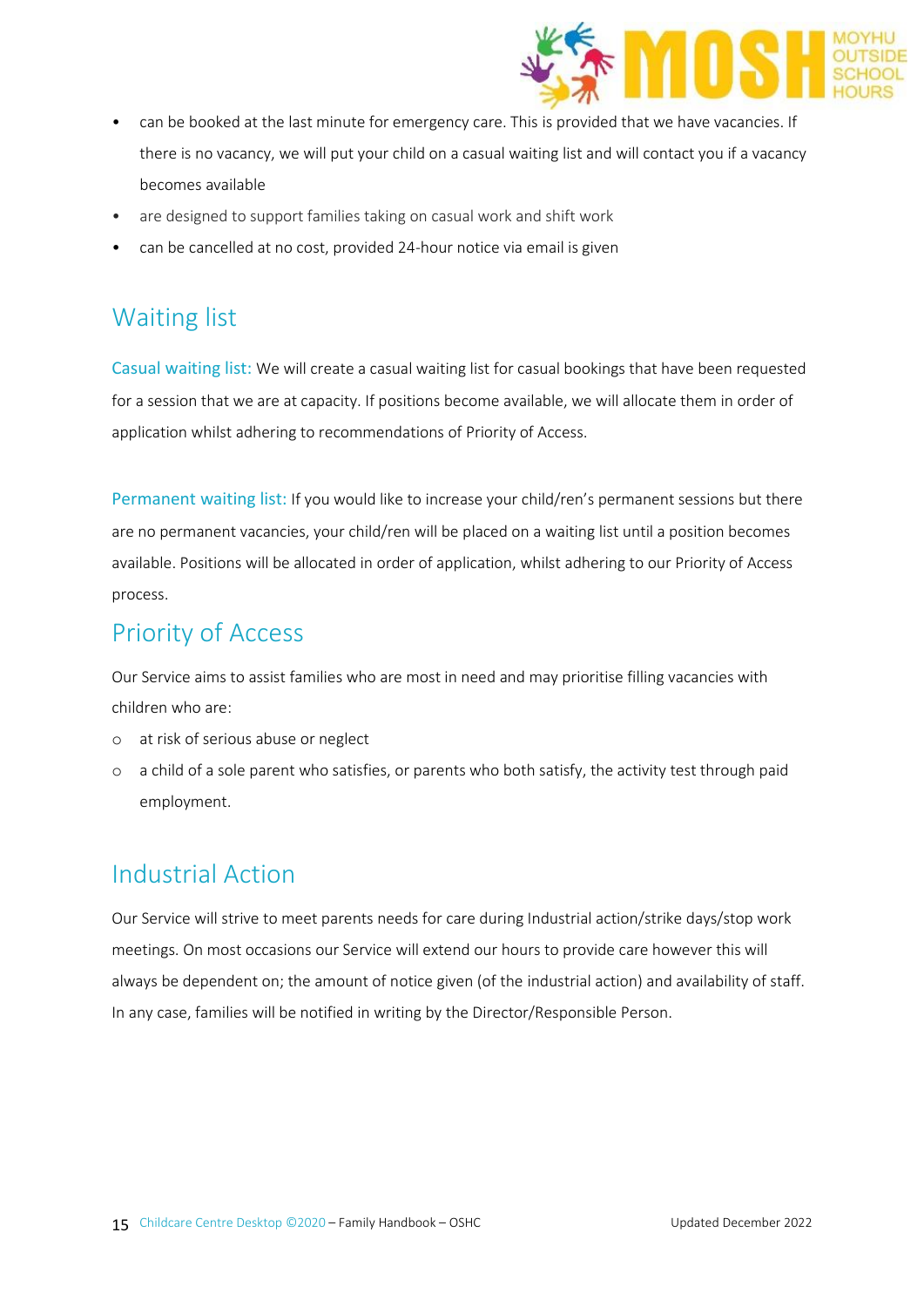

#### Service Closing Time and Late Collection Fees

Please be aware our Service and program closes at 6:00pm. In accordance with National Regulations and licensing, we are not permitted to have children in the service after 6:00pm. A late fee is incurred for children collected after 6.00pm.

The fee is \$12 per child for every 15 minutes or part thereof and will be added to your next account. The late fee is strictly adhered to, as staff members are required to remain at the Service until all children are collected.

If we are unable to contact either the parent or a person nominated by the parent on the enrolment form to arrange collection of the child/children within an hour of the Service closing, we may need to contact the Police or other authorities to take responsibility of your child.

### Service Policies and Procedures

You will find a copy of our Service policies and procedures on the Moyhu Primary Schools Website under the After School Care tab or you can contact the Business Manager to request a copy. We expect our staff and families to adhere to our policies and procedures at all times to ensure we maintain compliance and abide by the National Law and Regulations and Family Assistance Law.

Educators cannot make exceptions for individuals unless the Nominated Supervisor or Management do so on account of serious and/or extraordinary circumstances.

We are constantly reviewing our policies and procedures and ask for staff and family participation to ensure our policies and procedures meet family's needs and adhere to required regulations. Your involvement helps us to improve our Service and may lead us to change our policies and procedures.

## Arrival and Departure

For safety and security reasons ALL children must be signed in on arrival and signed out on departure using the printed attendance sheet by an authorised person.

No child will be allowed to leave our Service with a person who is not stated on the enrolment form, unless prior arrangements are made with the Nominated Supervisor and advice has been given in writing. Photo identification will be required for any person collecting children not known to educators. No child is permitted to travel home or to another activity on their own.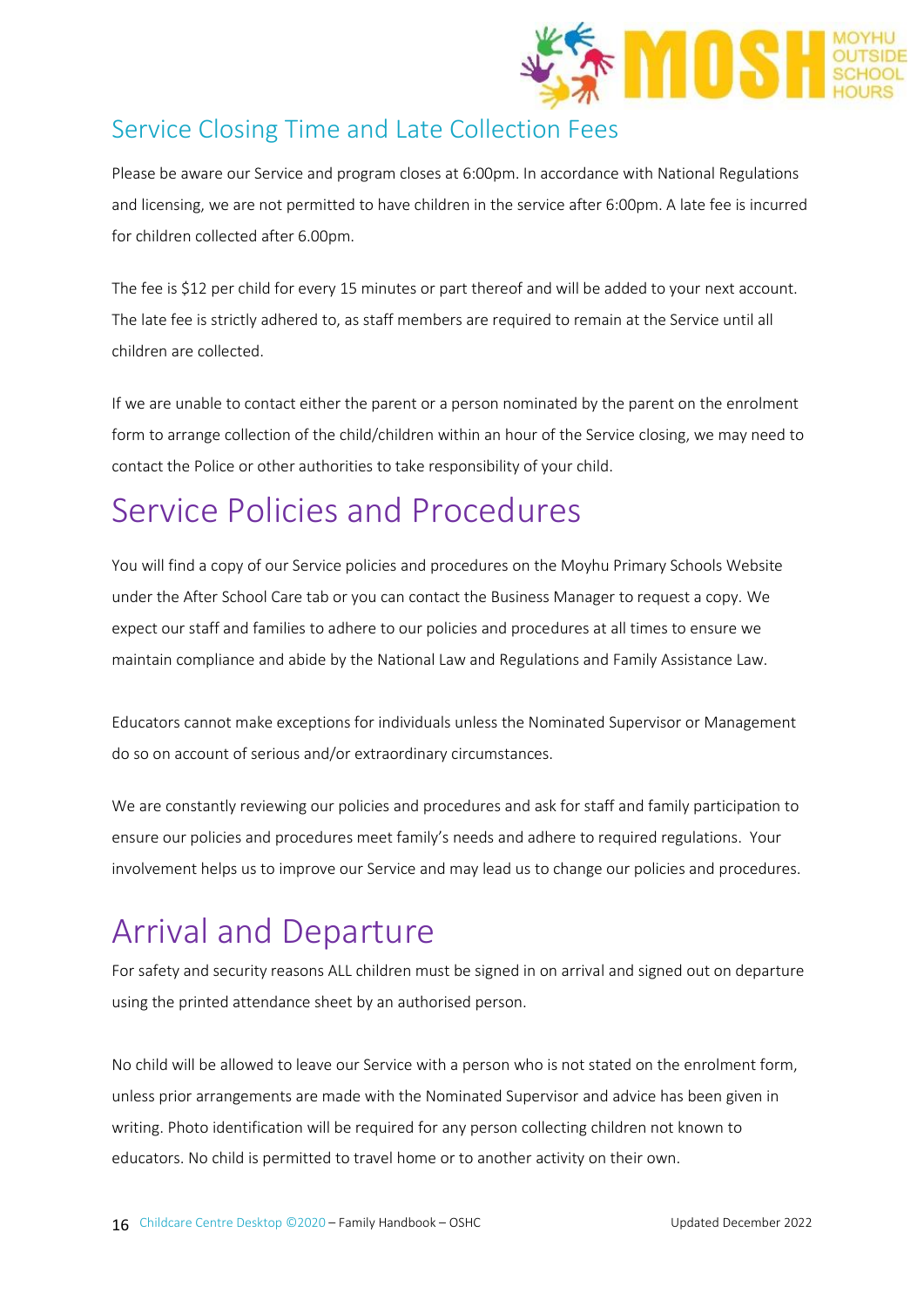

### Parent Participation and Feedback

Our Service has an Open-Door Policy and actively seeks and encourages families to be involved in the Service. This can range from evaluating and adding input to your child's program and observations, volunteering within the Service and sharing skills and experiences that the children and the program will benefit from and providing feedback.

We respect that time is limited for most families and we ask that you inform us as to your preferred way of communication. We can arrange meetings with your child's educator at a time that suits you throughout the year and offer email, SMS, Facebook, Newsletters, Day Book Journals and pride ourselves on strong verbal communication on a daily basis. We seek input from families on all aspects of the Service but in particular, your child's goals, observations and program.

If, for any reason you question or do not understand any aspect of the Service or your child's experience we have a *Grievance Policy* that supports all stakeholders in our community and like all policies, is available for families to consult and implement at any time. Copies of our policies are available in each room, the office and parent library. You are welcome to take a copy home and review at your leisure.

## Technology, Television and devices (including mobile phones)

Our Service encourages the use of technology to assist with the implementation of our program, activities and research. Children are able to access a range of technologies at the service to facilitate their homework and other areas of interest (such as, song requests during group musical games). This will always be carried out under staff supervision. Permission for children to use computers and other technology is requested in our enrolment form.

On occasion we may program a movie during quiet/rest time or wet weather. Consideration is made of the content and the suitability to the age of the children involved. All permitted media (films, music and games) are classified G or PG.

Mobile phones are not permitted to be used in our Service as we provide a balance of activities for students where a mobile device is not required. Some children with a disability or health condition, may rely on the use of a mobile device for support needs will be exempt from this restriction. Exemptions must be made to Management or the Approved Provider and clearly documented in the child's enrolment record.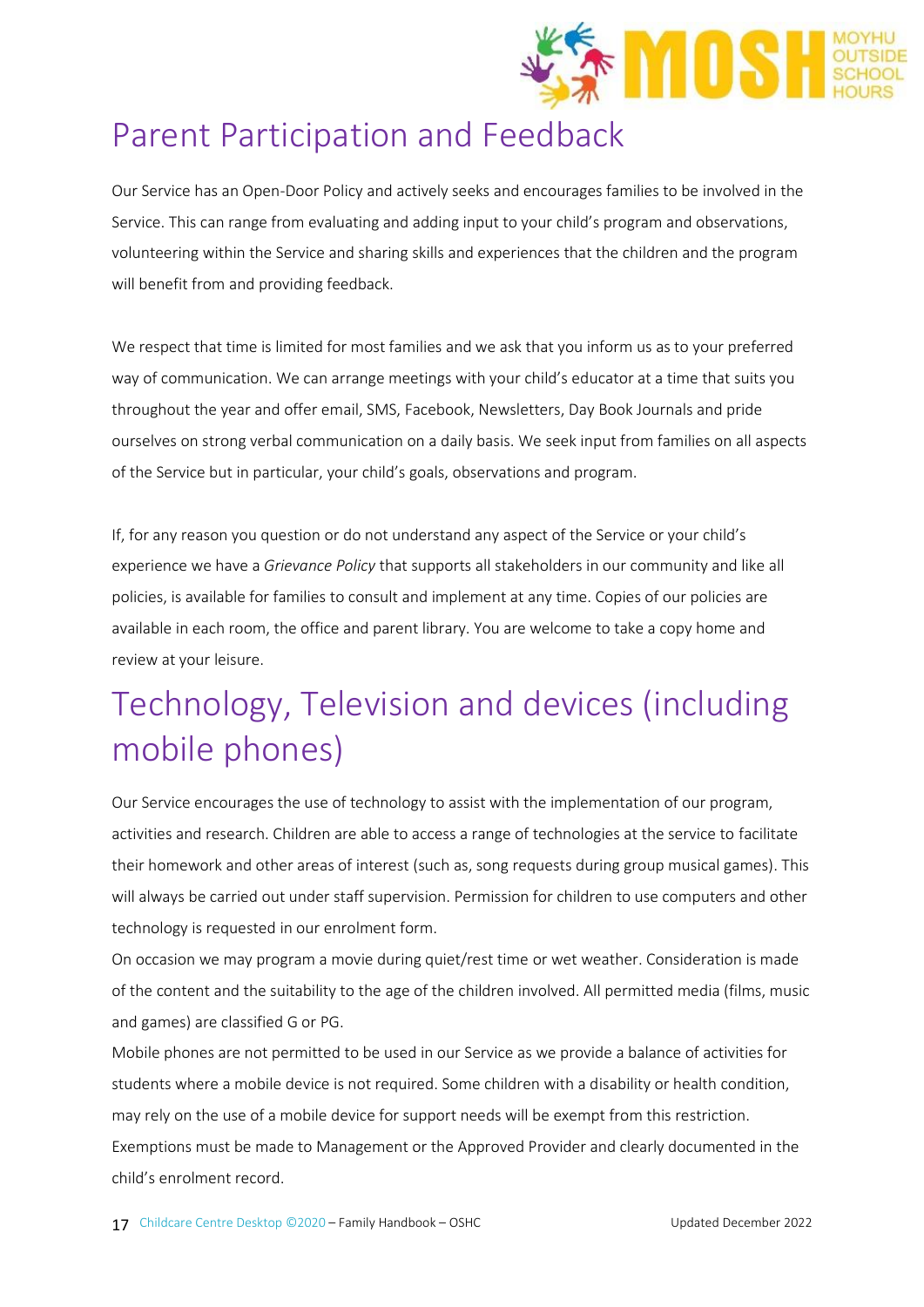

### Homework

We understand that many children may need to complete homework whilst in care. Whilst we do not offer a one-to-one homework/tutoring program, we support children by providing them with the space, staff support and resources to complete their homework.

If you would like your child to be encouraged to complete their homework please notify the Responsible Person. Please note that educators will not force your child to do homework while in care.

## Food/Menu

Our Service provides a nutritious menu that has been developed in consultation with the Australian Dietary Guidelines. We provide Afternoon Tea and a late snack.

A weekly menu will be on display on the Community notice board. Children have the opportunity to contribute to the development of the menu by providing us with suggestions and feedback. We encourage families to do the same.

We cater to children's individual special dietary requirements by providing alternate options to what is being offered on the menu. Please ensure that your child's health, allergy and cultural dietary requirements are kept up to date to ensure that our team are providing appropriate food options for your child/ren.

### Toys

The Service has an abundance of toys and we ask that children do not bring in toys from home. This eliminates toys getting lost, broken, disappointment for other children and responsibility on educators to track numerous toys throughout the day.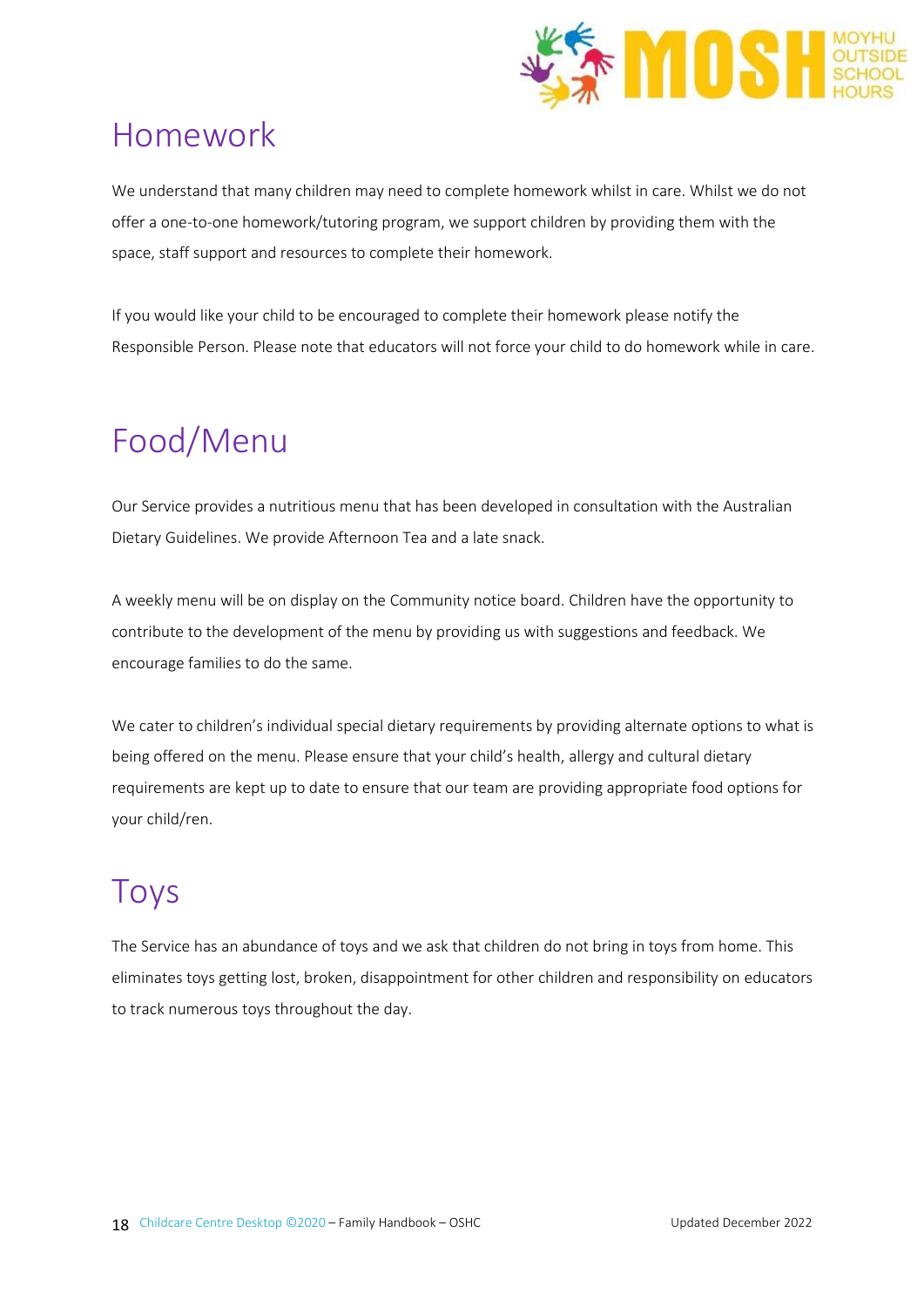

### Behaviour Guidance

Educators follow a *[Behaviour Guidance](Behaviour%20Guidance%20Policy%20Updated%20Dec%202021.docx) Policy* that extends across the whole Service giving consistency of expectations. This policy allows children to develop self-discipline, respect for others, for property and respect for self, whilst learning to regulate their behaviour in different environments. Our Service has a set of rules which we have developed along with the children and families. We use these rules as a point of reference to guide children's behaviour in a positive manner. This ensures that children have a clear understanding of the minimum expectations of their behaviour whilst in our care. If you require further information on this policy, please ask educators and refer to the Policy manual.

## Physical Play

Physical play includes activities that use physical movements to allow children to use their energy, enhance their concentration, co-ordination, motivation, learning and wellbeing. We feel that physical play is a vital part of everyday life and is especially important in an Out of School Hours Care (OSHC) setting given the amount of time children have been non-active in the classroom throughout the day. Our Service provides children with a wide range of both indoor and outdoor physically active play based learning experiences.

Physical play provides children with the opportunity to:

- use their imagination
- roster self-esteem and confidence
- develop strong bones and muscles
- build resilience
- promote peer groups/friendships
- become more independent
- improve strength and balance
- test abilities and experience adventure
- challenge their fears
- develop flexibility and coordination
- improve spatial awareness
- develop and improve mathematical concepts
- be confident as they learn to control their bodies and understand their limits
- learn to cooperate and share with others
- promote healthy growth and development
- 19 Childcare Centre Desktop ©2020 Family Handbook OSHC Updated December 2022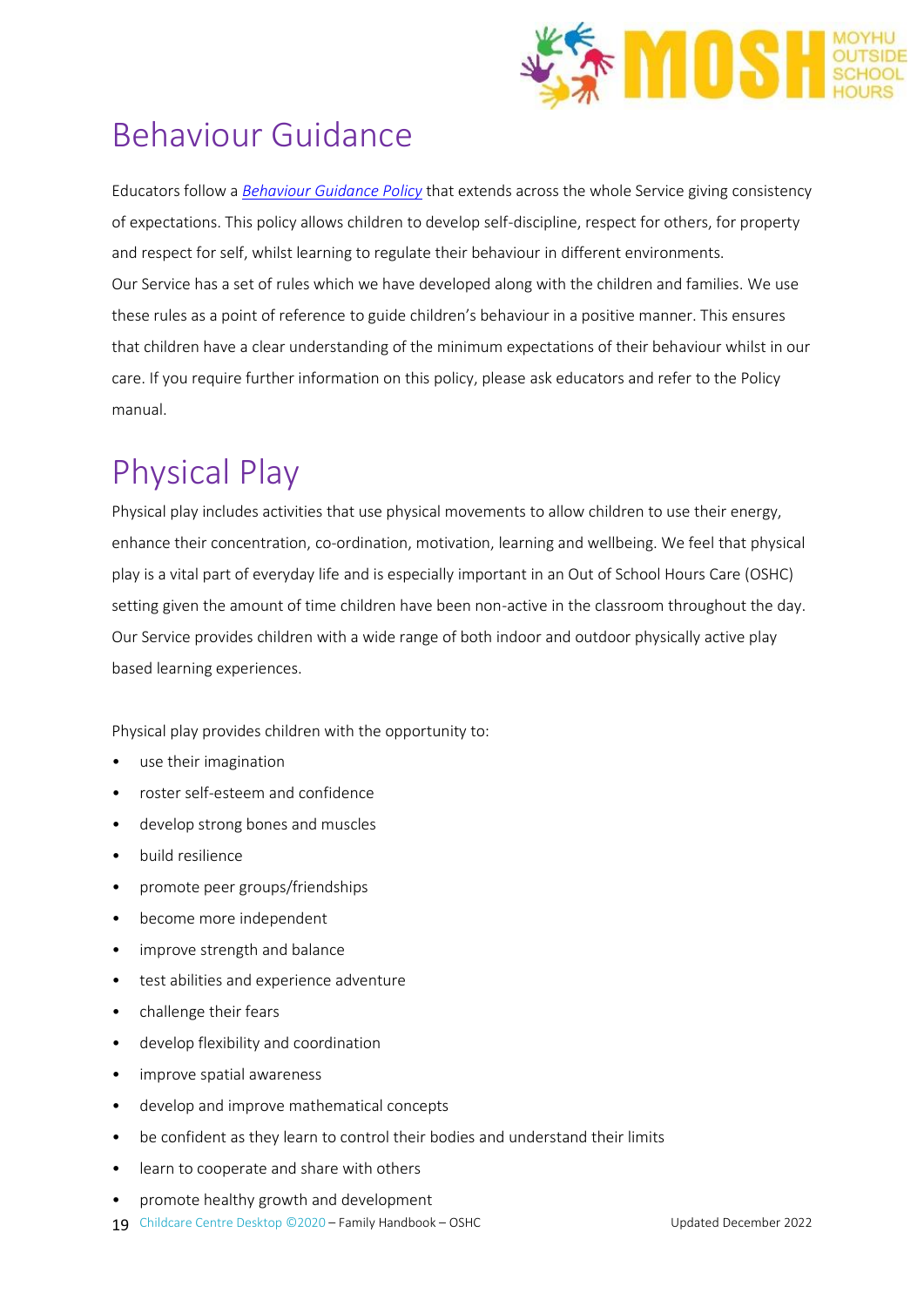

## Sustainability

Our Service is passionate about sustainability. We believe in supporting children to appreciate and care for the environment by embedding sustainable practice into the daily operation of our Service, infrastructure and teaching.

In order to empower our sustainability program, we emphasise children's ability to make a difference, enabling them to learn and appreciate their environment in an engaging, fun and exciting manner. We do this by engaging children in discussion about sustainable practice, encouraging them to participate in a recycling program, using recyclable materials for art/craft resources, reducing energy and conserving water. We aim to provide children with the skills and knowledge required to become environmentally responsible.

## Sun Safety

Children and educators will wear hats and appropriate clothing when outside. Staff will encourage children, including by way of modelling behaviour, to avoid excessive exposure to the sun and to wear suitable sunscreen (at least SPF 30+), which is reapplied according to the manufacturer's recommendations.

#### SUN HAT

A sun protective hat must be worn every day when playing outside for protection against the sun (this can be their school hat). Please make sure to include it in your child's bag every day regardless of the weather conditions. Please note that educators will enforce the 'no hat, no outdoor play' rule and children will be instructed to play under shelter or indoors.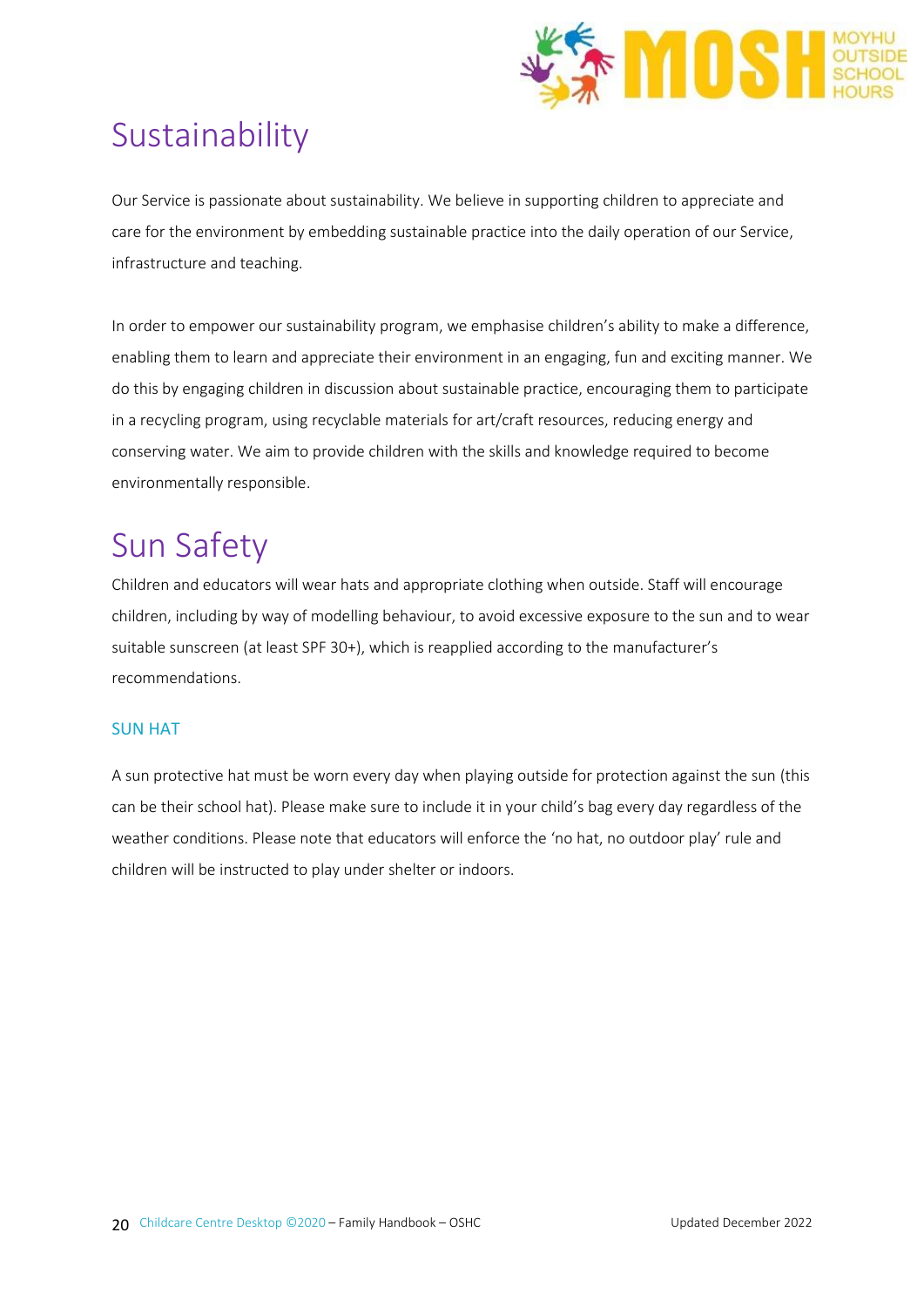

### Family involvement

We welcome and encourage the involvement of all parents/families at our Service. Your ideas, experiences and skills are greatly valued and will enable us to extend each child's interests, abilities and knowledge. There are many ways for your family to be involved. We understand that our busy lives can't always afford the time, however any contribution no matter how big or small is much appreciated. Here are just a few ideas.

#### Your occupation or hobby

You are the most important person in their world. We welcome all parents to the Service to talk about their occupation or hobby (e.g. music, craft, cooking). Everything parents do interest children and these talks are the best educational resources you can provide for the Service.

We use information that has come from discussions about occupations and hobbies in our program and the ideas explored which can turn into interest projects providing valuable learning.

#### Your home culture

We aim to foster relationships among families and community and invite you to share aspects of your culture, history, language and celebrations with our Service. Your involvement greatly assists us to enrich the lives of all our families and children.

#### Reading

Children love to be read to. If you or your parents have the time, please contact your room educators to organise a day for reading. We love grandparents visiting our Service.

#### Recyclable items

We are always on the lookout for recyclable items for the rooms. Empty food containers, ribbons, wrapping paper, towel tubes (not toilet or egg or milk because of hygiene and allergy issues) paper or anything interesting from your work is much appreciated.

#### Special events

Our Service organises special events throughout the year. We will communicate these to families in a timely manner. We encourage parent input in all aspects of these events. Some of these include fundraising, celebrations and information sessions.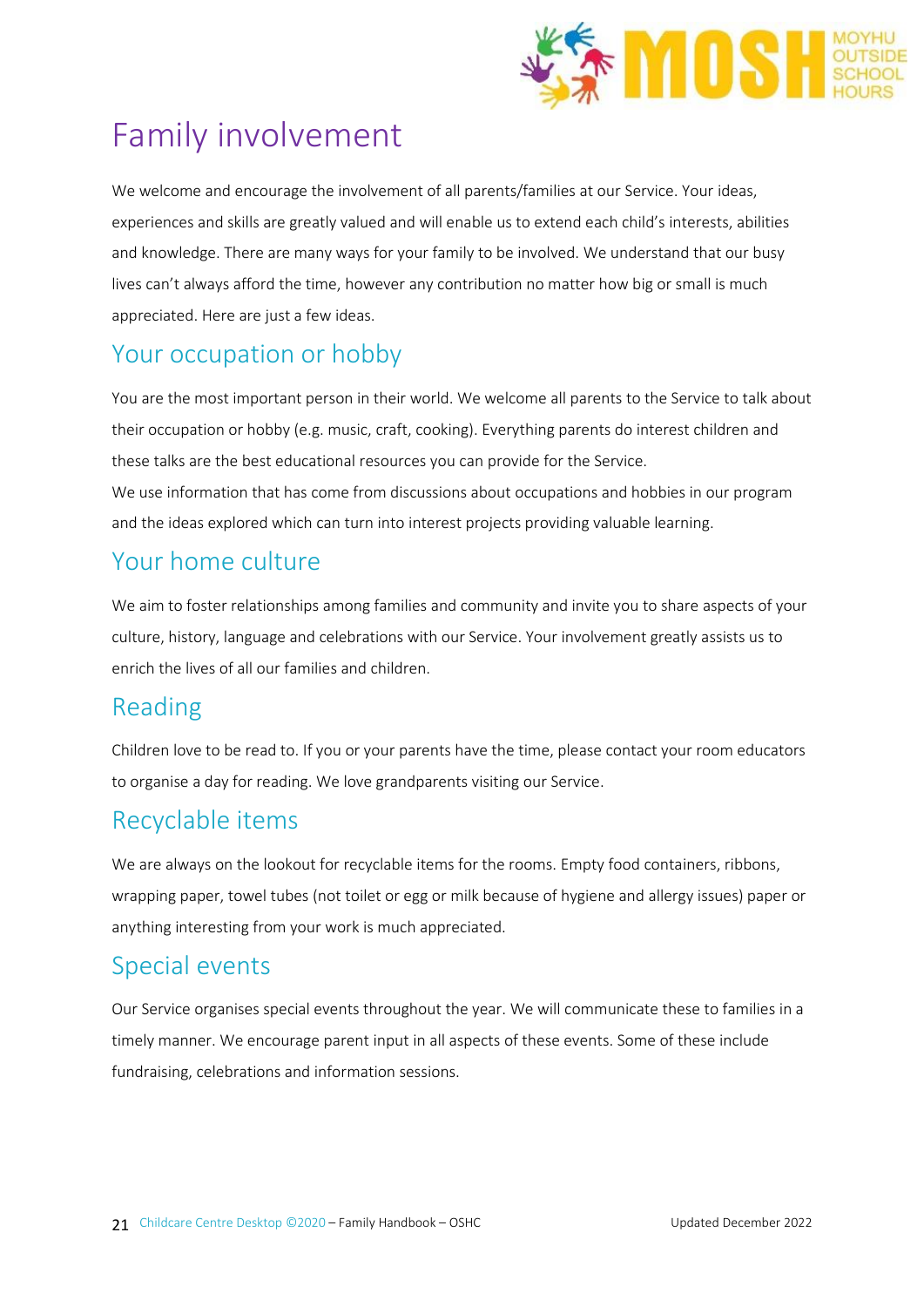

#### Suggestions

Parents are welcome to visit or call the Service at any time. If you have any suggestions or ideas on how we best can work together in the Service, please let us know.

If you have any concerns, please see your child's educator or the Nominated Supervisor. We have a grievance procedure if you would like to formally raise any concerns.

### Community Information

We have a community notice board at the entry to our Service. This board is used to display relevant programs, menus, notices, updates and reminders for children and families. Please ensure you check this on a regular basis.

Our staff can also provide information for families about a range of topics including early intervention; supported playgroups; Child Care Subsidy; Aboriginal Child and Family centres; health clinics.

### Health and Hygiene

Our Service has effective and systematic risk management systems in place to identify any possible risk of hazards to our learning environment and practices. All staff diligently practice and model personal hygiene measures such as hand washing, cough and sneeze etiquette and disposal of tissues. We request that all children and visitors to our service wash their hands or use the alcohol-based hand sanitiser upon arrival.

Our educators teach and model correct hand washing techniques to children and regularly clean and disinfect high touch objects throughout the service to reduce the spread of infection.

### When should I not send my child to the Service?

Our Service cares for children before or after a busy and demanding day for the bodies and minds of our children at school and during vacation care. We are not equipped to care for sick children; however, we will do everything we can to comfort a child who has become sick whilst in our care. To minimise the spread of infections and diseases, and maintain a healthy environment for all children, educators and staff, we implement recommendations developed by the National Health and Medical Research Council (NHMRC)- *Staying Healthy in Childcare*. Our policies and procedures for *Sick Children* and the *Control of Infectious Diseases* are available for all families to view.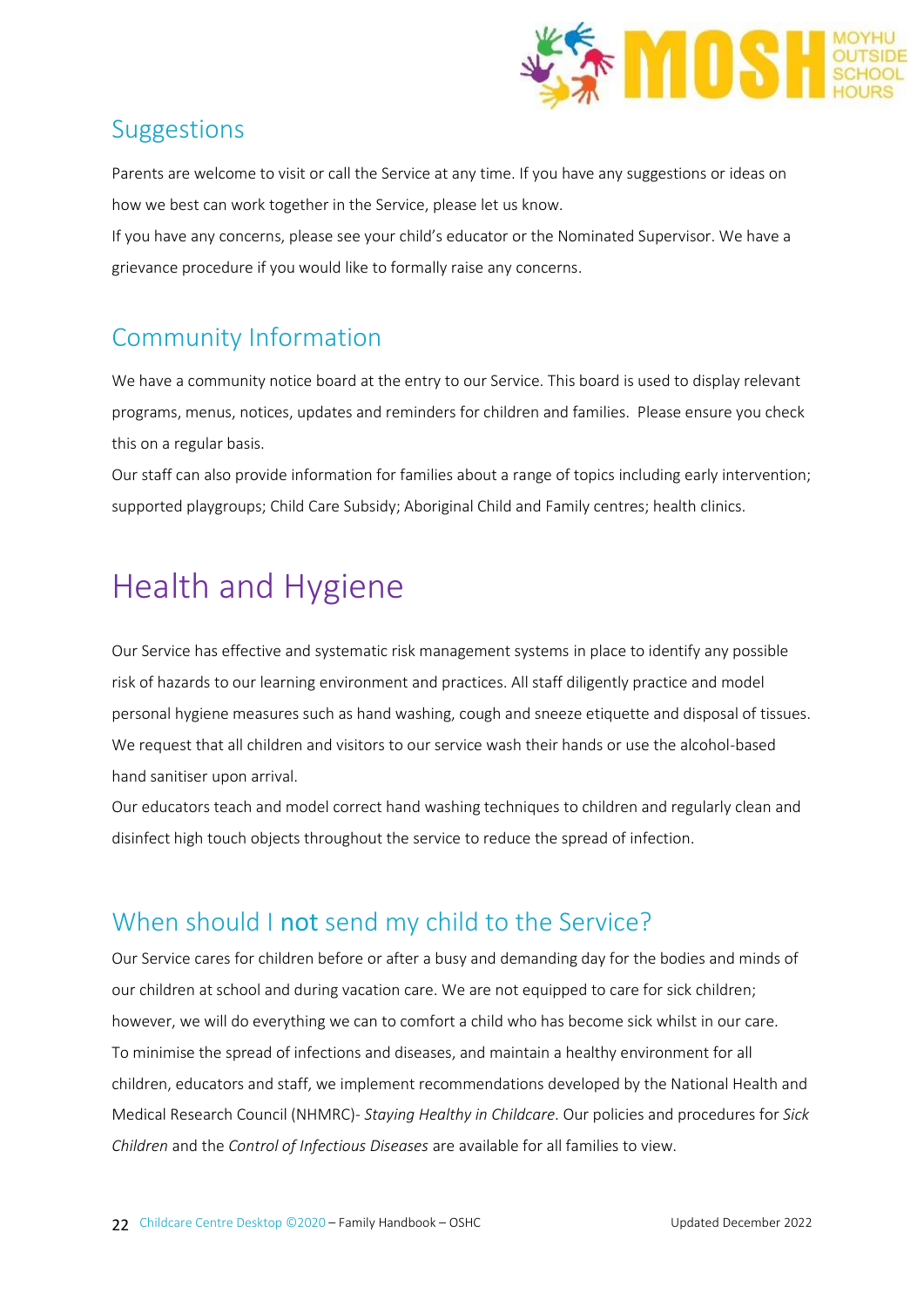

Please monitor your child's health and do not bring your child to the Service if they are suffering from an infectious disease/illness or are generally unwell.

If your child becomes ill whilst at the Service, we will contact you or an authorised nominee to collect your child. If your child is unable to be collected, educators will contact the child's emergency contact for collection. When your child is collected, you will be provided with an *Injury, Incident, Trauma and Illness Record* completed by the educator which includes information about your child's illness, their symptoms, general behaviour and any action taken. You will be requested to sign and acknowledge the details in this record. If your child becomes ill whilst at school and returns home, please ensure our Service is aware.

Your child should not attend the Service if they have had paracetamol within 24 hours for a temperature. Children who are on antibiotics are to be kept away from the Service for the first 24 hours to allow the child to rest and the risk of spreading the infection to decrease. If your child has been vomiting or had diarrhoea, they will be excluded for 48 hours. For certain illnesses, a medical clearance certificate may be required before your child returns.

If your child has been away due to illness, please check with the Service as to whether or not you will need a certificate before your child returns. Please remember that Make-up Days are only applicable when the Service has been informed of the child being away by 7am on the day - not if they are sent home during the day.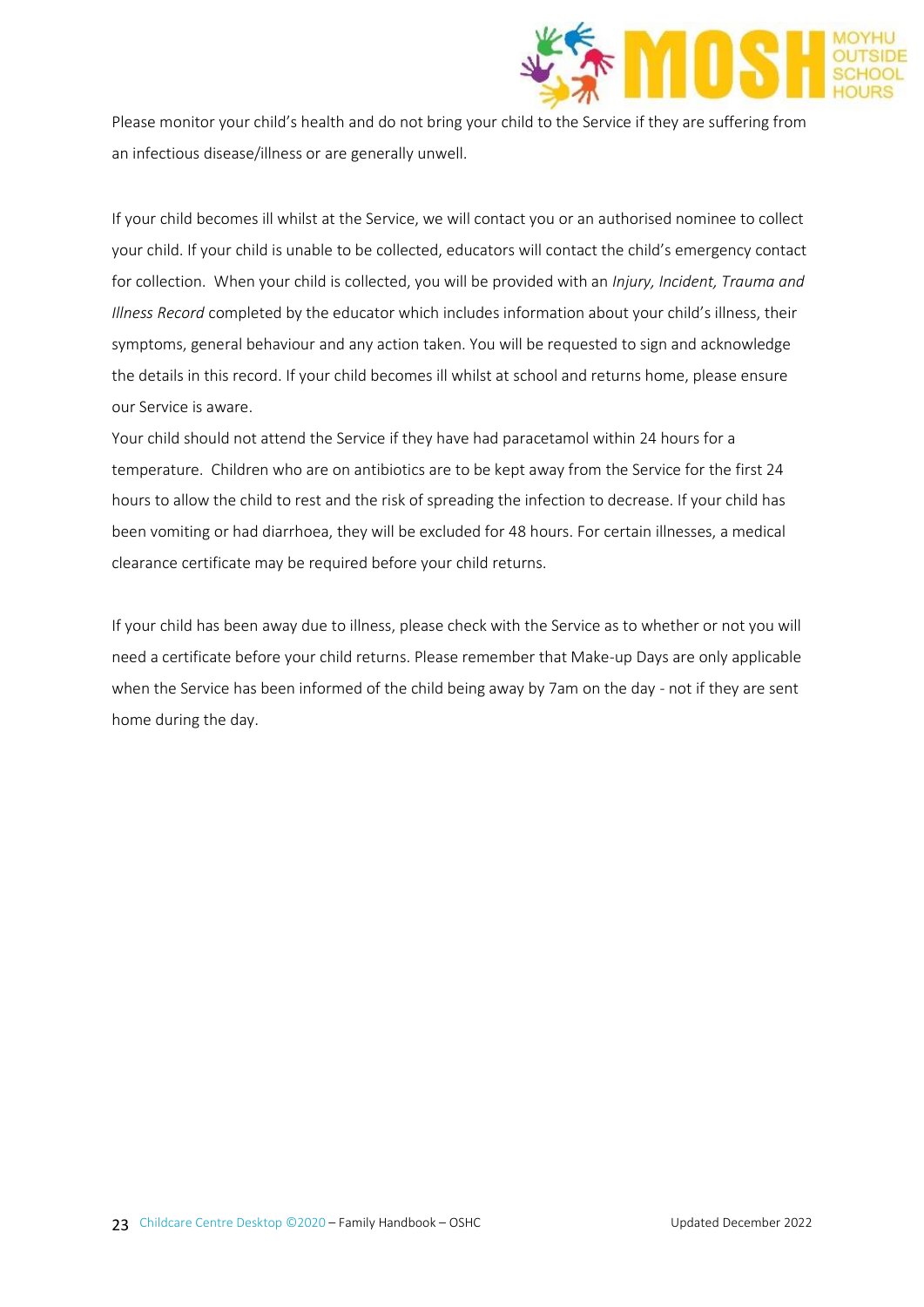

### Infectious Diseases

The National Health and Medical Research Council have supplied the following information regarding minimum exclusion period for children from an early childhood education and care service. Please inform staff if your child has any of the following so that we can notify the Public Health Unit and other families of any infectious disease/illness. (Confidentiality is always maintained).

|                                       | Recommended exclusion periods- Poster Staying Healthy: Preventing Infectious diseases in early |
|---------------------------------------|------------------------------------------------------------------------------------------------|
| childhood education and care services |                                                                                                |

| <b>CONDITION</b>                                     | <b>EXCLUSION</b>                                                                                                                                                     |
|------------------------------------------------------|----------------------------------------------------------------------------------------------------------------------------------------------------------------------|
| Fever                                                | At least 24 hours after the fever has reduced                                                                                                                        |
| Diarrhoea/Giardia                                    | Excluded until at least 48 hours after the diarrhoea has ceased.                                                                                                     |
| Hand, Foot and Mouth Disease                         | Until all blisters have dried                                                                                                                                        |
| <b>HIB</b>                                           | Exclude until medical certificate of recovery is received.                                                                                                           |
| <b>Hepatitis A</b>                                   | Exclude until a medical certificate of recovery is received, but<br>not before 7 days after the onset of jaundice or illness.                                        |
| Herpes/Cold Sores                                    | Young children unable to comply with good hygiene practices<br>should be excluded while the lesion is weeping. Lesions to be<br>covered by dressing, where possible. |
| Influenza and flu-like illnesses                     | Colds with fever, nasal discharge, coughing, wheezing are<br>excluded for the period of acute illness<br>(Not including COVID-19)                                    |
| Measles                                              | Exclude for at least 4 days after onset of rash                                                                                                                      |
| Meningitis (Bacterial)                               | Exclude until well.                                                                                                                                                  |
| Meningococcal Infection                              | Exclude until adequate carrier eradication therapy has been<br>completed.                                                                                            |
| Mumps                                                | Exclude for 9 days or until swelling goes down (whichever is<br>sooner).                                                                                             |
| Chicken Pox                                          | Until all blisters have dried                                                                                                                                        |
| Poliomyelitis                                        | Exclude for at least 14 days from onset. Readmit after receiving<br>medical certificate of recovery.                                                                 |
| Rubella (German Measles)                             | Exclude until fully recovered or for at least 4 days after the<br>onset of rash.                                                                                     |
| Salmonella, Shigella                                 | Exclude until diarrhoea ceases.                                                                                                                                      |
| Streptococcal Infection<br>(Including Scarlet Fever) | Exclude until the child has received antibiotic treatment for at<br>least 24 hours and the child feels well.                                                         |
| Tuberculosis                                         | Exclude until a medical certificate from an appropriate health<br>authority is received.                                                                             |
| Whooping Cough                                       | Exclude the child for 5 days after starting antibiotic treatment.                                                                                                    |
| Worms (intenstinal)                                  | Exclude if diarrhoea present.                                                                                                                                        |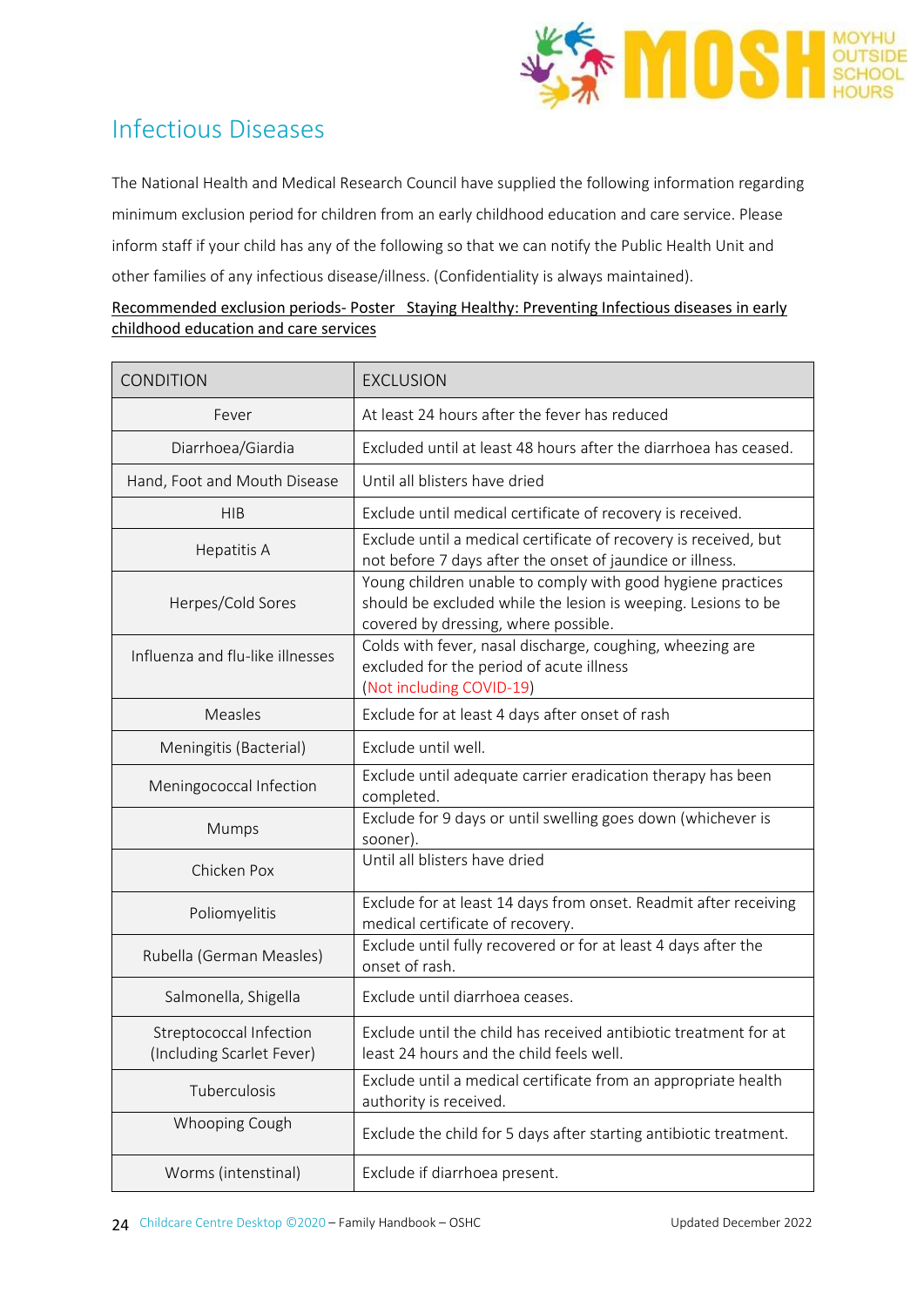

#### Immunisation

When enrolling your child at our Service you will be asked to provide an Immunisation History Statement as recorded on the [Australian Immunisation Register \(AIR\)](https://www.health.gov.au/health-topics/immunisation/immunisation-throughout-life/national-immunisation-program-schedule#national-immunisation-program-schedule-from-1-april-2019) to prove that your child is up to date with their scheduled immunisations. This statement is available through your online Medicare account through [myGov.](https://my.gov.au/LoginServices/main/login?execution=e1s1)

For eligibility for Child Care Subsidy and other family payments, immunisation must be in accordance to the National Immunisation Program (NIP) Schedule.

If your child is not fully immunised and an outbreak of a vaccine preventable disease occurs at the service, your child will be considered as not being immunised and will not be able to attend the service.

#### Medication

If your child requires medication whilst at our Service, you must complete an *Administration of Medication Record* to give your consent for an educator to administer prescribed medication to your child. Medication must be given to directly to an educator for appropriate safe storage. Under no circumstances should medication be left in children's bags.

Educators can only administer medication that is:

- o prescribed by a registered medical practitioner (with instructions attached to the medication or in written form from the medical practitioner)
- o in its original packaging and have the original label clearly showing your child's name
- o before the expiry/use by date.

If the child is also required to take the medication during school hours, an educator will take/collect the medication to/from the school office.

Any child's prescribed medication such as asthma inhalers, adrenaline auto injectors (EpiPen) or Insulin (for diabetes), must accompany the child each day to our Service or parents ensure our Service has adequate supplies of the required medication at all times.

Upon collection of your child at the end of the day, you or an authorised person will be requested to sign the *Administration of Medication Form*.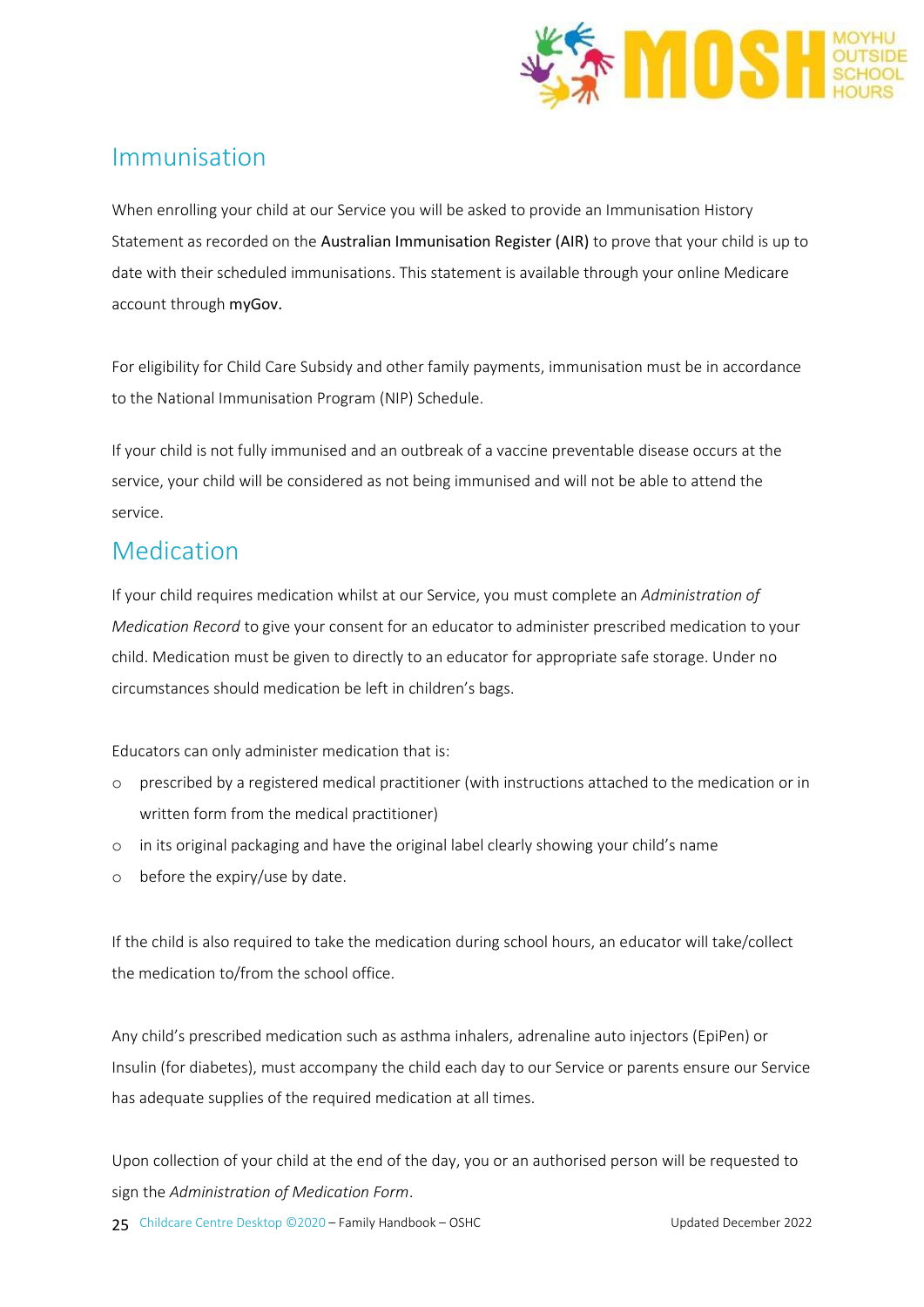

#### Incidents, injury or trauma

We aim to minimise the risk of accidents and injury as much as possible however, through play, exploration and adventure, children sometimes have accidents. We always have an educator with a First Aid, emergency asthma, anaphylaxis management and CPR qualification on shift at all times we provide education and care to children.

In the event of a minor injury, first aid will be provided as required. An *Incident, Injury, Trauma and Illness Record* will be completed and when you collect your child, you will be notified about the injury and asked to acknowledge and sign the record. If your child injures their head, even if it is a small bump, you will be contacted to advise you of the injury. Our educators will continue to monitor your child closely and advise if you should come and collect them.

If an injury or incident is serious and we believe urgent medical attention is required, the Nominated Supervisor will contact you immediately. If we cannot contact a parent or guardian, we will attempt to contact an authorised nominee for consent. Where you or your authorised nominee cannot be contacted, we may call an ambulance. If you are unable to meet the ambulance at the Service, we will send one of our educators/staff members to accompany your child in the ambulance. Please note that Ambulance cover is the responsibility of each family.

An *Incident, Injury, Trauma and Illness Record* will be completed, and a parent will be required to acknowledge and sign this record. A copy of any documentation from the hospital or treating doctor will also be requested. Our Service will also be required to notify the Regulatory Authority in the event of any serious incident or injury. In these circumstances, you may be contacted by our Approved Provider and the Regulatory Authority to follow up the incident and actions taken by our Service.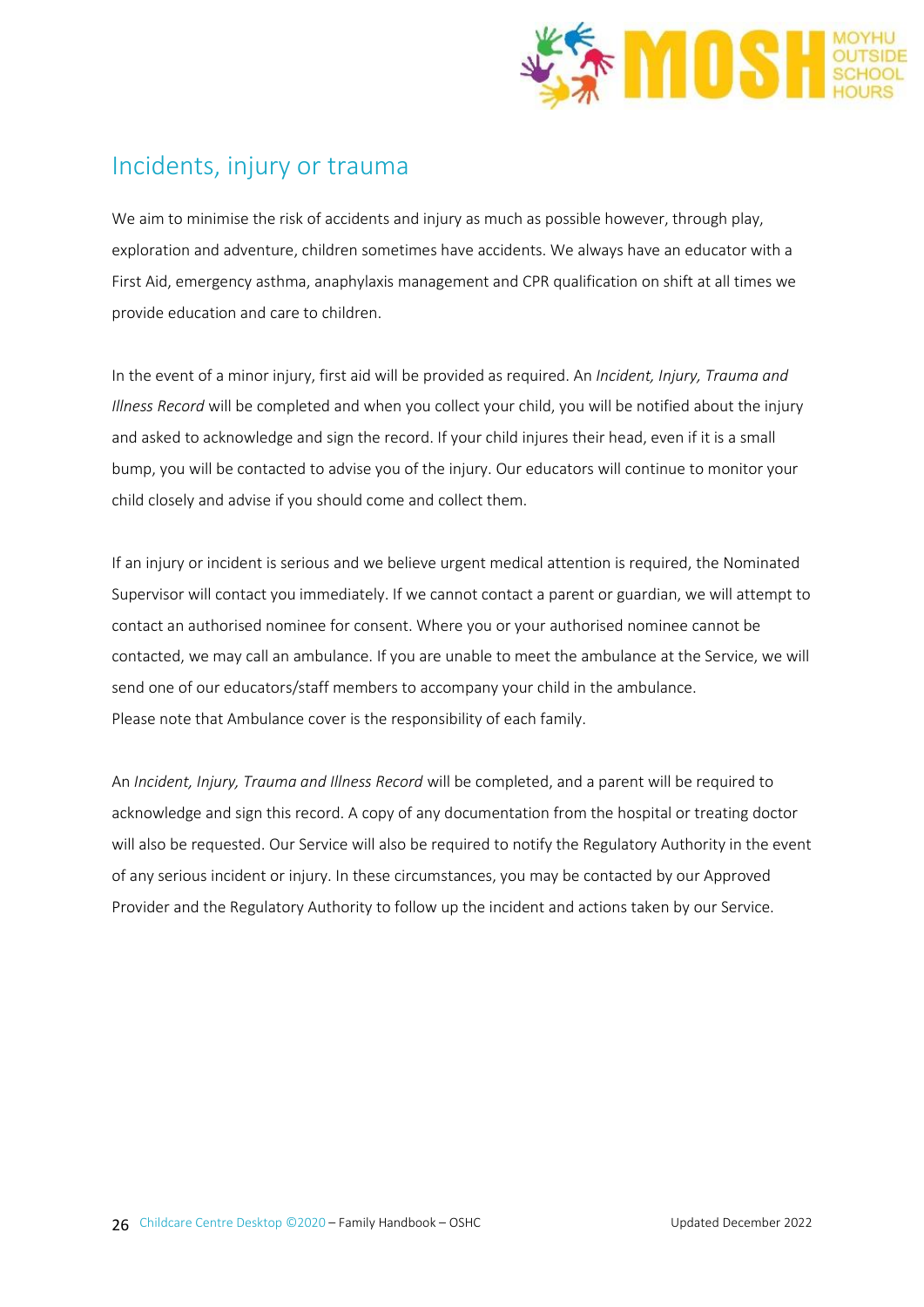

### Safety in our Service

#### Emergency and evacuation procedures

Our Service conducts risk assessments regularly and develops emergency management plans for a range of possible hazards. Throughout the year we follow our policies and procedures to carry out emergency and evacuation drills. These may occur at any given time throughout the Before/After/Vacation School Care session. Emergency and evacuation drills are carried out in a wellorganised and orderly manner and will simulate a range of possible emergency situations such as fire (bush fire), lock down or flood. Under regulations, we are required to practice emergency and evacuation drills every three months.

Educators are trained to use the fire extinguishers that are in the Service. An emergency evacuation plan and lock down procedure are displayed in every room and exit locations are clearly indicated.

### Drop off and pick up time

We ask that parents be extremely mindful of danger when arriving and departing from our OSHC Service and closely supervise your child/ren. Children will be effectively supervised at all times while attending the Service.

- o Please always hold young children's hands in the carpark area
- o Be alert of reversing drivers in the car park as it is very difficult to see small children
- o Use the kerbside, rear passenger door
- o Never leave a child or infant in the car unattended
- o Never leave the front entry door/gate open
- o Always do a visual check around your vehicle before driving
- o Please ensure children do not enter areas in the Service that are for adults/staff only.

### Workplace Health and Safety

We are committed in providing an environment that is safe and healthy for every employee, volunteer, child, family and visitor. We have made every reasonable effort to minimise the risk of serious injury and request all persons to our Service to adhere to our policies regarding Workplace Health and Safety.